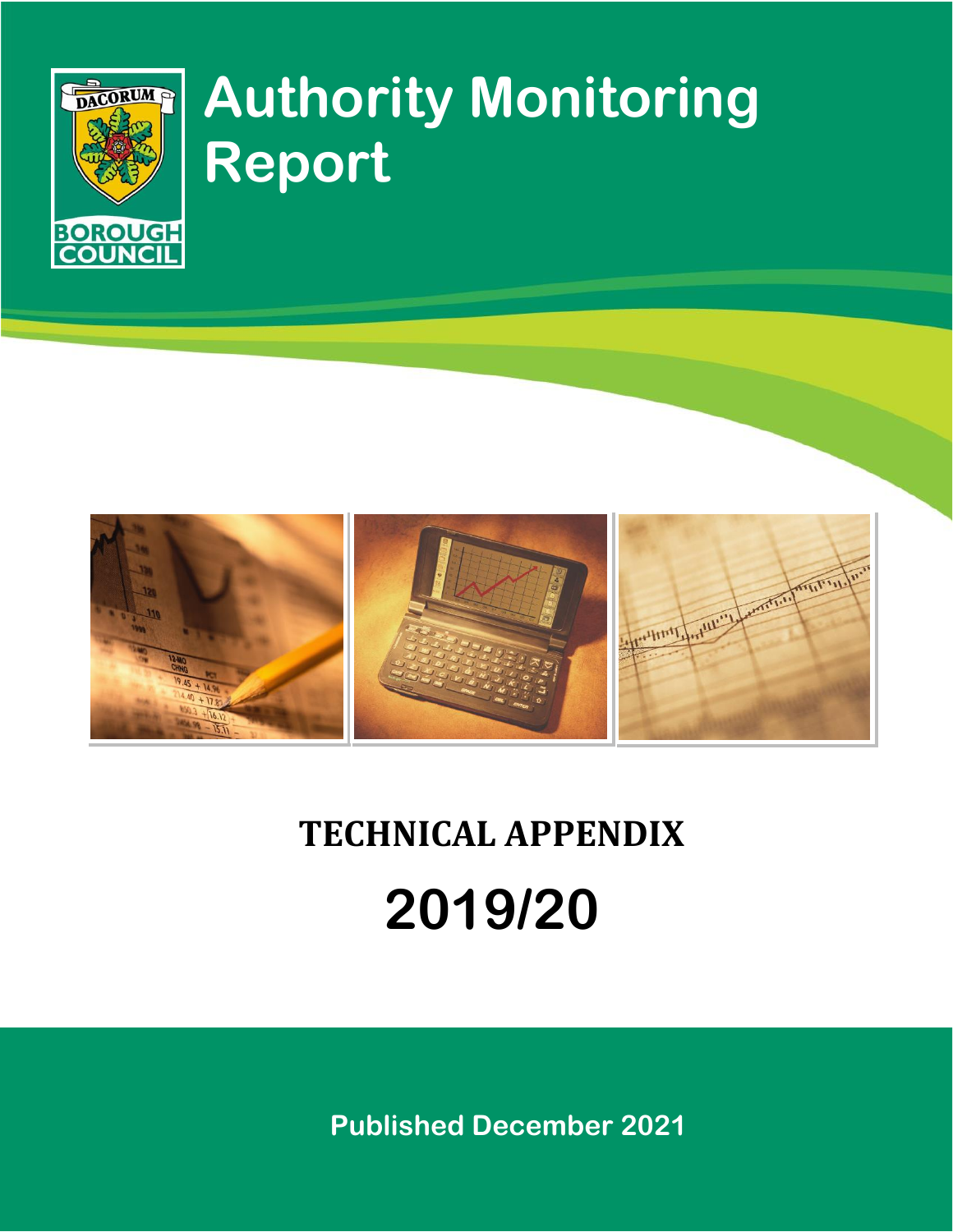- 1. Executive Summary and Headline Results No further information.
- 2. Introduction to the Authority Monitoring Report No further information.
- 3. Local Development Scheme, Policy Implementation and Duty to Cooperate

No further information.

4. Borough Portrait

 $\overline{a}$ 

## **Table 4.1: Median<sup>1</sup> House Prices in Dacorum and Hertfordshire**

|               | <b>Detached</b> | Semi-<br><b>Detached</b> | <b>Terraced</b> | Flats /<br><b>Maisonettes</b> | <b>Median</b> |
|---------------|-----------------|--------------------------|-----------------|-------------------------------|---------------|
| 2020*         |                 |                          |                 |                               |               |
| Dacorum       | £690,000        | £450,000                 | £345,000        | £239,250                      | £380,000      |
| Hertfordshire | £690,000        | £457,250                 | £353,000        | £254,000                      | £395,000      |
| 2019          |                 |                          |                 |                               |               |
| Dacorum       | £792,400        | £486,800                 | £372,800        | £262,600                      | £450,100      |
| Hertfordshire | £808,800        | £494,300                 | £381,800        | £278,600                      | £463,300      |
| 2018          |                 |                          |                 |                               |               |
| Dacorum       | £785,000        | £501,300                 | £373,900        | £262,100                      | £465,100      |
| Hertfordshire | £815,300        | £498,600                 | £381,000        | £280,800                      | £466,300      |
| 2017          |                 |                          |                 |                               |               |
| Dacorum       | 739,700         | 463,900                  | 372,100         | 273,500                       | 437,700       |
| Hertfordshire | 769,000         | 485,700                  | 372,800         | 263,400                       | 435,000       |
| 2016          |                 |                          |                 |                               |               |
| Dacorum       | 759,600         | 476,400                  | 355,600         | 239,500                       | 404,100       |
| Hertfordshire | 756,200         | 466,800                  | 359,400         | 251,100                       | 417,700       |

*Source: Data produced by Herts Insight © Crown copyright 2017*

*Note: \* Median house prices paid over the period April 2019-March 2020*

Dacorum AMR 2019-20 Technical Appendix (Published December 2021) 1

<sup>&</sup>lt;sup>1</sup> To the nearest 100 for 1<sup>st</sup> quarter. Taken 8/11/2017.<http://atlas.hertslis.org/dataviews/view?viewId=977> This data is updated every month using the latest transaction data from HM Land Registry so the more recent data (2012 onwards) may change if new transaction data becomes available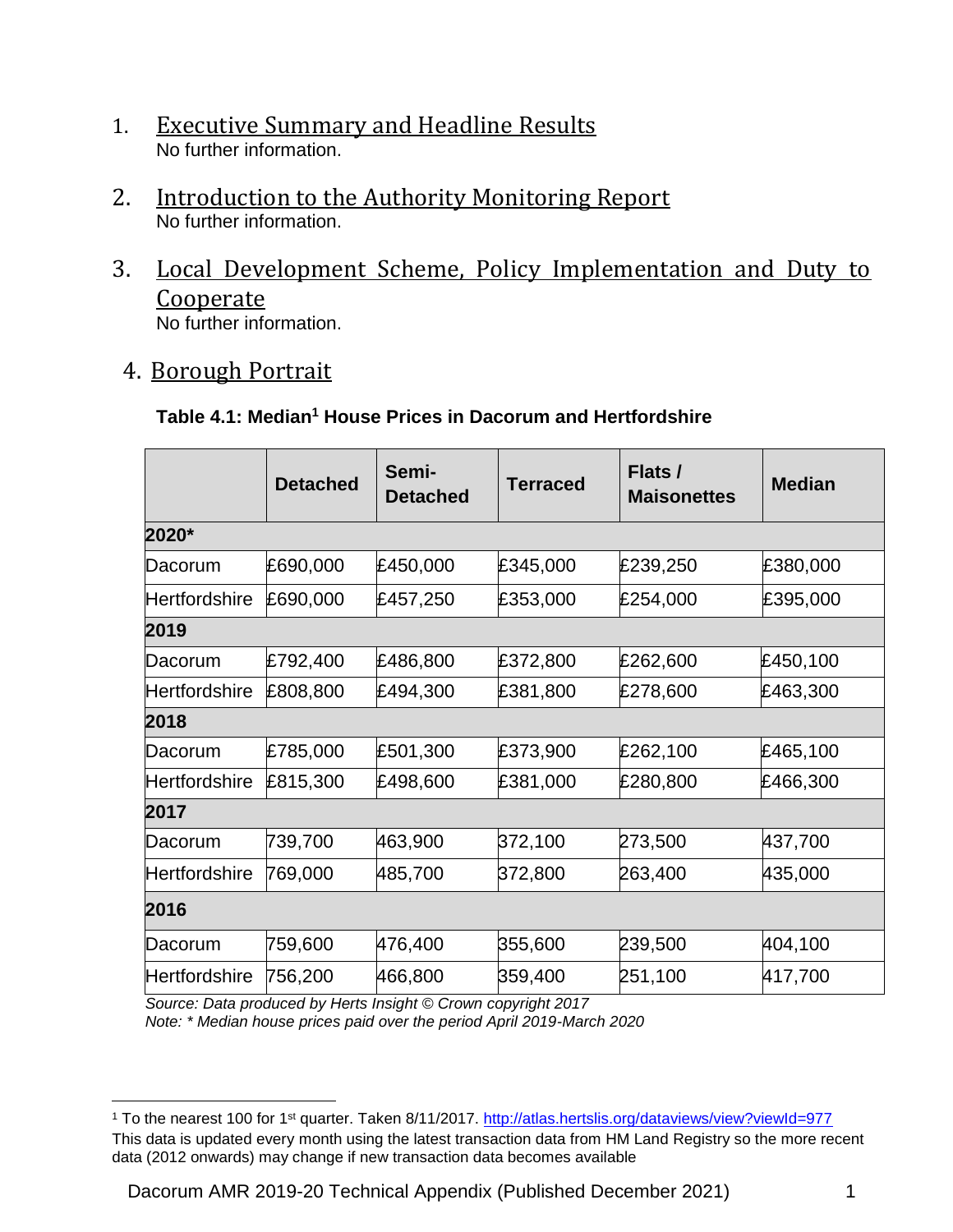|                      | 2019  | 2018  | 2017  | 2016  | 2015  | 2012  | 2007 |
|----------------------|-------|-------|-------|-------|-------|-------|------|
| Dacorum              | 11.39 | 11.20 | 11.17 | 9.93  | 9.77  | 8.34  | 8.22 |
| <b>Three Rivers</b>  | 14.53 | 13.75 | 14.19 | 13.77 | 12.46 | 9.79  | 8.03 |
| Watford              | 10.63 | 11.87 | 10.27 | 9.92  | 9.07  | 6.68  | 6.97 |
| Hertsmere            | 12.68 | 13.75 | 14.24 | 14.23 | 13.22 | 10.07 | 9.20 |
| St Albans            | 12.77 | 12.68 | 13.06 | 12.63 | 11.74 | 9.36  | 9.09 |
| <b>Hertfordshire</b> | 11.54 | 11.19 | 11.05 | 10.44 | 9.71  | 7.92  | 8.08 |
| England              | 7.27  | 8.04  | 7.91  | 7.72  | 7.53  | 6.76  | 7.14 |

**Table 4.2: Ratio of median house prices to residence-based earnings**

*Source: Data produced by the ONS (median residence based earnings/median house price affordability ratio)* 

*[https://www.ons.gov.uk/peoplepopulationandcommunity/housing/datasets/ratioofhousepricetoresidenc](https://www.ons.gov.uk/peoplepopulationandcommunity/housing/datasets/ratioofhousepricetoresidencebasedearningslowerquartileandmedian) [ebasedearningslowerquartileandmedian](https://www.ons.gov.uk/peoplepopulationandcommunity/housing/datasets/ratioofhousepricetoresidencebasedearningslowerquartileandmedian)*

#### **Table 4.3: Ratio of median house prices to workplace-based earnings**

|                     | 2019  | 2018  | 2017  | 2016  | 2015  | 2012  | 2007  |
|---------------------|-------|-------|-------|-------|-------|-------|-------|
| Dacorum             | 12.21 | 12.28 | 12.77 | 11.16 | 11.91 | 8.75  | 8.23  |
| <b>Three Rivers</b> | 13.67 | 13.67 | 13.85 | 13.42 | 13.14 | 10.01 | 7.65  |
| Watford             | 12.06 | 12.53 | 12.66 | 11.09 | 10.98 | 8.04  | 8.70  |
| Hertsmere           | 12.21 | 14.26 | 14.22 | 13.98 | 12.67 | 9.65  | 10.37 |
| St Albans           | 16.09 | 16.82 | 16.59 | 16.69 | 15.01 | 12.47 | 11.09 |
| Hertfordshire       | 11.91 | 12.10 | 12.18 | 11.46 | 10.65 | 8.71  | 8.81  |
| England             | 7.83  | 8.04  | 7.91  | 7.72  | 7.52  | 6.77  | 7.15  |

*Source: Data produced by the ONS (median workplace based earnings/median house price affordability ratio*

*[https://www.ons.gov.uk/peoplepopulationandcommunity/housing/datasets/ratioofhousepricetoworkpla](https://www.ons.gov.uk/peoplepopulationandcommunity/housing/datasets/ratioofhousepricetoworkplacebasedearningslowerquartileandmedian) [cebasedearningslowerquartileandmedian](https://www.ons.gov.uk/peoplepopulationandcommunity/housing/datasets/ratioofhousepricetoworkplacebasedearningslowerquartileandmedian)*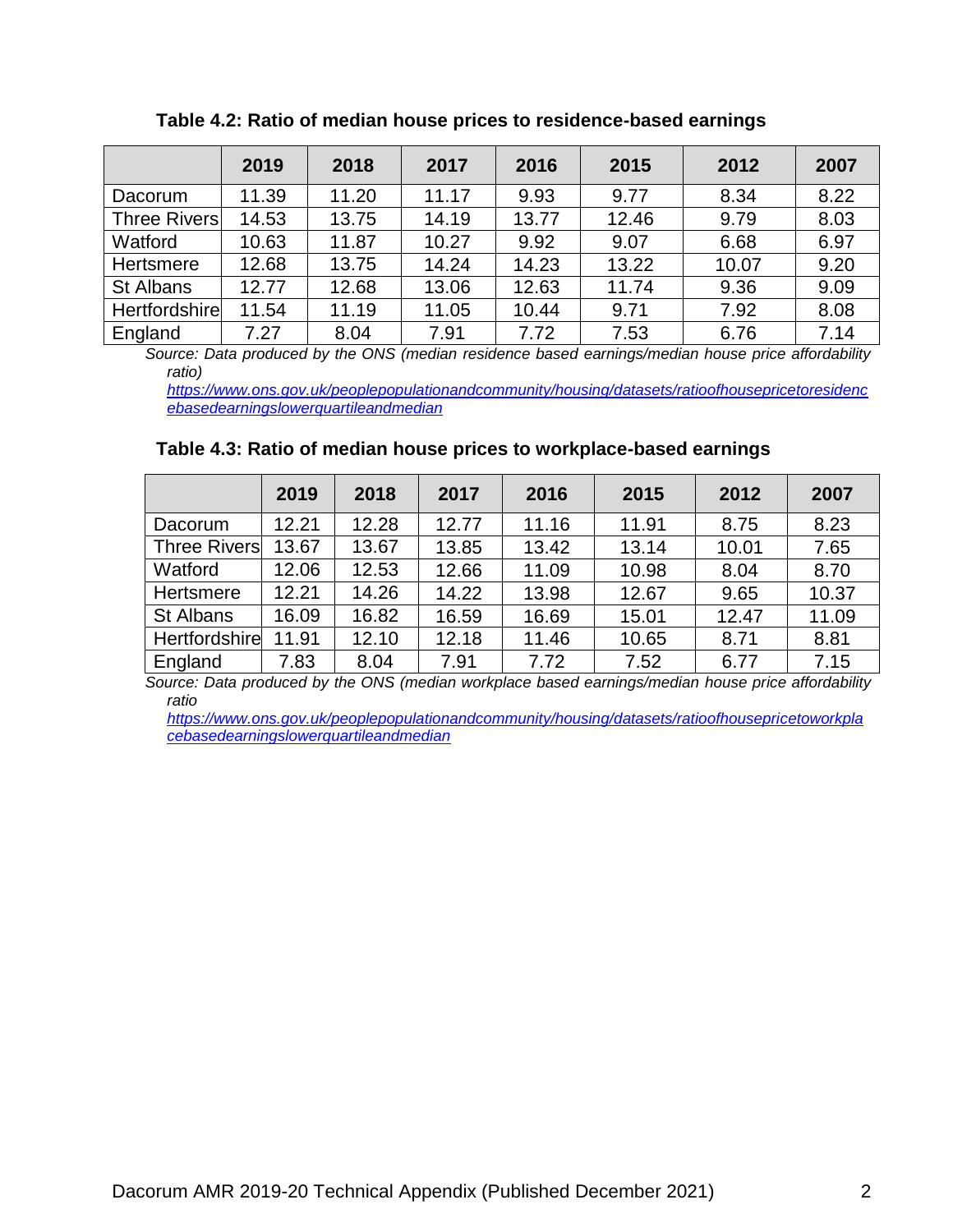## **5. Sustainable Development Strategy**

## **(a) Promoting sustainable development**

**Table 5.1: Distribution of housing by type of settlement**

|                                            |                      | 06/07                   | 07/08            | 08/09                  | 09/10                  | 10/11                   | 11/12                   | 12/13                   | 13/14          | 14/15                   | 15/16                   | 16/17          | 17/18          | 18/19          | 19/20           | <b>Total</b> |
|--------------------------------------------|----------------------|-------------------------|------------------|------------------------|------------------------|-------------------------|-------------------------|-------------------------|----------------|-------------------------|-------------------------|----------------|----------------|----------------|-----------------|--------------|
| Main Centre for Development and Change     | Hemel<br>Hempstead   | 268                     | 281              | 168                    | 158                    | 516                     | 354                     | 263                     | 157            | 243                     | 386                     | 559            | 433            | 364            | 329             | 4,479        |
| % of Grand total                           |                      | 67                      | 73               | 40                     | 67                     | 86                      | 79                      | 90.7                    | 71.2           | 64                      | 58                      | 77.3           | 73.9           | 73.8           | 67.3            | 70.8         |
|                                            | <b>Berkhamsted</b>   | 81                      | 74               | 156                    | 46                     | 45                      | 37                      | $-22$                   | 11             | 24                      | 124                     | 74             | 24             | 15             | 19              | 708          |
| <b>Market Town</b>                         | <b>Tring</b>         | 19                      | 6                | 35                     |                        | 10                      | 9                       | 25                      | 10             | 35                      | 50                      | 60             | 11             | 15             | 10              | 296          |
|                                            | <b>Northchurch</b>   | $\overline{1}$          | -8               | 26                     | 6                      | $\overline{\mathbf{1}}$ | 26                      |                         | $-1$           | -4                      | $-1$                    |                | 62             | 1              | $\mathbf 0$     | 116          |
| <b>Total</b>                               |                      | 101                     | 72               | 217                    | 53                     | 56                      | 72                      | $\overline{4}$          | 20             | 60                      | 173                     | 135            | 97             | 31             | 29              | 1,120        |
| % of total                                 |                      | 25                      | 19               | 52                     | 22                     | 9                       | 16                      | $1.4$                   | 9.1            | 16                      | 26                      | 18.7           | 16.6           | 6.3            | 5.9             | 17.7         |
|                                            | <b>Bovingdon</b>     | 9                       | $\overline{1}$   | $\overline{7}$         | $2^{\circ}$            | $\mathbf 0$             | $\mathbf 0$             | $\mathbf 0$             | $\overline{1}$ | $\overline{4}$          | $\mathbf{3}$            | $\overline{7}$ | $\mathbf 0$    | $\overline{1}$ | 14              | 49           |
| <b>Large Village</b>                       | <b>Kings Langley</b> | $\mathbf 0$             | $\overline{2}$   | 13                     | $\overline{7}$         | 12                      | 3                       | $\overline{2}$          | -1             | 6                       | 6                       | 6              | 3              | $\overline{7}$ | 37              | 105          |
|                                            | <b>Markyate</b>      | $\mathbf 1$             | 12               | $\boldsymbol{\Lambda}$ | $\boldsymbol{\Lambda}$ | 6                       | 2                       | 6                       | 14             | 45                      | 56                      | 5              | $\Omega$       | 4              | $\Omega$        | 159          |
| <b>Total</b>                               |                      | 10                      | 15               | 24                     | 13                     | 18                      | $5\phantom{a}$          | 8                       | 16             | 55                      | 65                      | 18             | $3\phantom{a}$ | 12             | 51              | 313          |
| % of Grand total                           |                      | $\mathbf{3}$            | $\boldsymbol{4}$ | 6                      | 5 <sup>5</sup>         | $\mathbf{3}$            | $\mathbf{1}$            | 2.8                     | 7.3            | 14                      | 10                      | 2.5            | 0.5            | 2.4            | 10.4            | 4.9          |
|                                            | Chipperfield         | 6                       | $\mathbf 0$      | $\mathbf{0}$           | $\mathbf 0$            | $\overline{7}$          | $\overline{1}$          | $\overline{1}$          | $\mathbf 0$    | $\overline{\mathbf{1}}$ | $\overline{7}$          | $\overline{0}$ | $\mathbf 0$    | $\overline{4}$ | $5\overline{)}$ | 32           |
| <b>Small Village within the Green Belt</b> | <b>Flamstead</b>     | $-1$                    |                  | $\mathbf 0$            | 0                      | $\mathbf 0$             | $\mathbf 0$             | $\mathbf 0$             | 0              | 0                       | $\mathbf 0$             | $\Omega$       | $-1$           | 0              | 0               | -1           |
|                                            | <b>Potten End</b>    | $\mathbf 0$             | -1               | $\overline{2}$         |                        | $\mathbf 0$             | $-1$                    | $\overline{2}$          | $\Omega$       | -1                      | $\overline{1}$          | $\Omega$       | $\Omega$       | $\mathbf 0$    | $\mathbf 0$     | 3            |
|                                            | Wigginton            | $\mathbf 0$             | -1               | $\mathbf 0$            | $\mathbf{0}$           | $\mathbf 0$             | $\overline{1}$          | $\overline{\mathbf{1}}$ | $\mathbf{0}$   | $-1$                    | $\overline{1}$          | $-1$           | $\mathbf 0$    | -1             | $\mathbf 0$     | 3            |
| <b>Total</b>                               |                      | $5\phantom{.0}$         | -1               | $2\overline{ }$        | $\mathbf 1$            | $\overline{7}$          | $\mathbf{1}$            | $\overline{\mathbf{4}}$ | $\mathbf{0}$   | $-1$                    | 9                       | $-1$           | $-1$           | 5 <sup>5</sup> | $5\phantom{.0}$ | 37           |
| % of total                                 |                      | $\mathbf 1$             | $\Omega$         | $\mathbf{0}$           | $\mathbf{0}$           | $\mathbf 1$             | $\mathbf{0}$            | 1.4                     | $\mathbf{0}$   | $\mathbf{0}$            | $\mathbf{1}$            | $\bf{0}$       | $\bf{0}$       | 1.1            | 1.0             | 0.6          |
|                                            | <b>Aldbury</b>       | $\mathbf 0$             | $\Omega$         | $\Omega$               | $\mathbf{0}$           | $\mathbf 0$             | $\mathbf 0$             | $\mathbf 0$             | $\mathbf{0}$   | $-1$                    | $\overline{1}$          | $\overline{0}$ | $\Omega$       | $\mathbf{0}$   | $\mathbf 0$     | $\mathbf 0$  |
| Small Village within the Rural area        | <b>Long Marston</b>  | $\overline{2}$          | $\Omega$         | $\Omega$               | 0                      | $\mathbf 0$             | $\mathbf 0$             | $\Omega$                | $\Omega$       | $\mathbf 0$             | $\mathbf 0$             | $\Omega$       | $\mathbf 0$    | 4              | $\mathbf 0$     | 6            |
|                                            | Wilstone             | $\mathbf 0$             | $\mathbf 0$      | $\mathbf 0$            | $\mathbf{0}$           | $\mathbf 0$             | $-1$                    | $\overline{1}$          | $\mathbf 0$    | $\mathbf 0$             | $\mathsf 0$             |                | $-2$           | 3              | $\mathbf 0$     | $\mathbf{2}$ |
| <b>Total</b>                               |                      | $\overline{2}$          | $\mathbf{0}$     | $\mathbf{0}$           | $\mathbf{0}$           | $\mathbf 0$             | $-1$                    | $\mathbf{1}$            | $\mathbf{0}$   | $-1$                    | $\mathbf{1}$            | $\mathbf{1}$   | $-2$           | $\overline{7}$ | $\mathbf{0}$    | 8            |
| % of Grand total                           |                      | 1%                      | $\mathbf{0}$     | $\mathbf{0}$           | $\mathbf{0}$           | $\mathbf 0$             | $\mathbf{0}$            | 0.3                     | $\mathbf{0}$   | $\mathbf 0$             | $\mathbf{0}$            | $\mathbf{0}$   | $\mathbf{0}$   | $1.4$          | $\mathbf{0}$    | 0.1          |
| Other Small Villages and the Country side  |                      | 14                      | 15               | $\overline{7}$         | 12                     | 6                       | 16                      | 10 <sup>1</sup>         | 26             | 23                      | 25                      | 11             | 56             | 74             | 75              | 370          |
| % of Grand total                           |                      | $\overline{\mathbf{4}}$ | $\overline{4}$   | $2^{\circ}$            | 5 <sup>1</sup>         | $\mathbf{1}$            | $\overline{\mathbf{4}}$ | 3.4                     | 11.9           | 23                      | $\overline{\mathbf{4}}$ | 1.5            | 9.6            | 15             | 0.15            | 5.8          |
| <b>Grand total</b>                         |                      | 400                     | 384              | 418                    | 237                    | 603                     | 447                     | 290                     | 219            | 379                     | 659                     | 723            | 586            | 493            | 489             | 6,327        |

Note: All figures are net completions. Source: DBC Monitoring 2006-20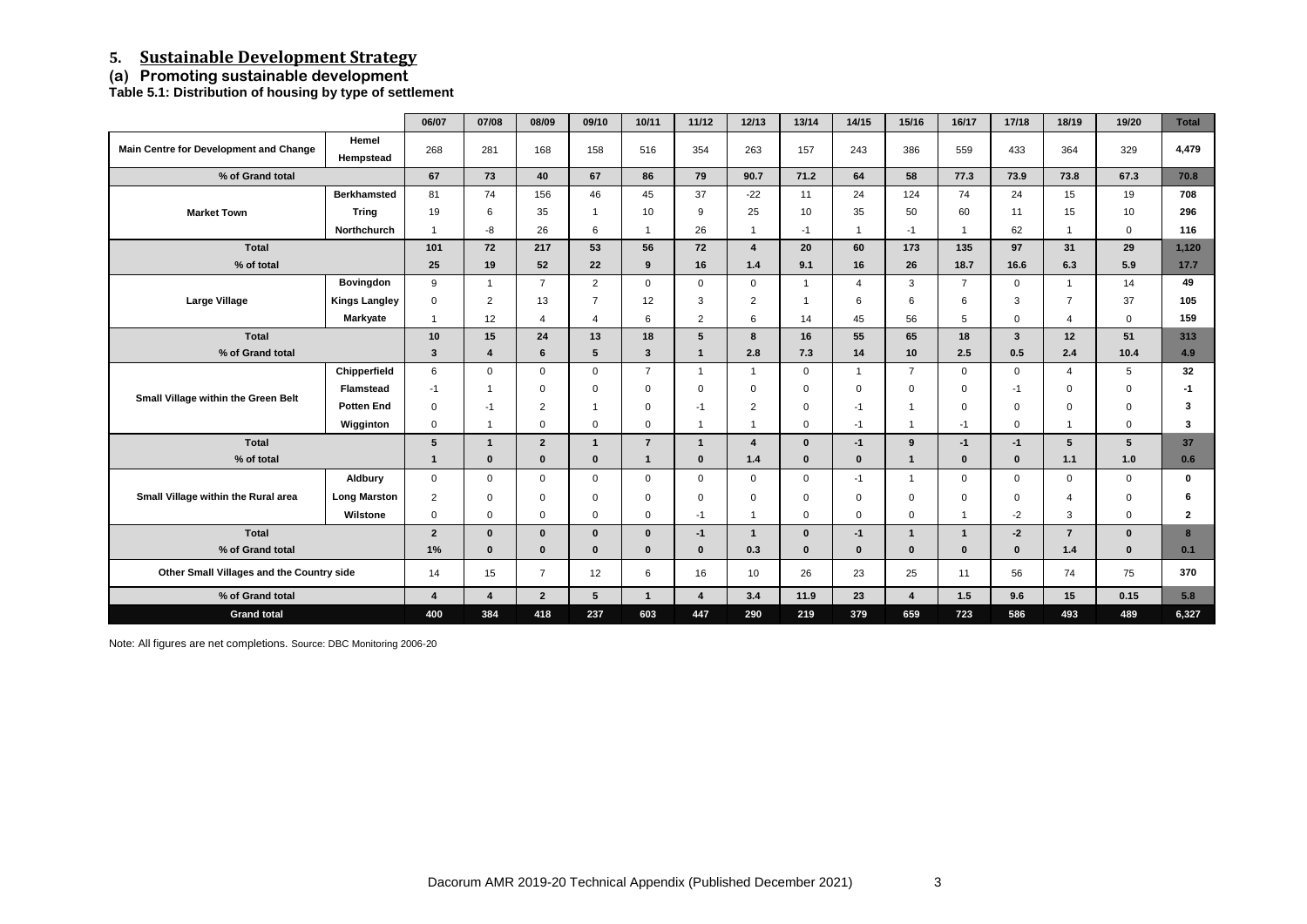## **(b) Enabling convenient access between homes, jobs and facilities**

| <b>Service</b>                     |         | <b>Gross</b><br><b>Completions</b><br>within 30 Minutes | % Accessibility |         |         | <b>Net Completions</b><br>within 30 Minutes | % Accessibility |         |  |
|------------------------------------|---------|---------------------------------------------------------|-----------------|---------|---------|---------------------------------------------|-----------------|---------|--|
|                                    | 2018/19 | 2019/20                                                 | 2018/19         | 2019/20 | 2018/19 | 2019/20                                     | 2018/19         | 2019/20 |  |
| Primary<br><b>Schools</b>          | 572     | 490                                                     | 96              | 94      | 536     | 458                                         | 96              | 94      |  |
| <b>Secondary</b><br><b>Schools</b> | 544     | 423                                                     | 91              | 81      | 510     | 395                                         | 92              | 81      |  |
| <b>Employment</b>                  | 549     | 481                                                     | 92              | 92      | 517     | 454                                         | 93              | 93      |  |
| <b>GPs</b>                         | 554     | 483                                                     | 93              | 93      | 519     | 454                                         | 93              | 93      |  |
| <b>Hospitals</b>                   | 534     | 447                                                     | 90              | 86      | 504     | 423                                         | 90              | 87      |  |
| <b>Retail</b><br><b>Centres</b>    | 543     | 469                                                     | 91              | 90      | 512     | 443                                         | 92              | 91      |  |

#### **Table 5.2: Accessibility of new development**

Note: Public Transport includes buses, trains and walking Source: HCC monitoring/Trac modelling

#### **Table 5.3: Amount of New Residential Development within 30 minutes Public Transport Time 2019/20**

|                        | <b>Gross</b>       | %                    | <b>Net</b>         | $\%$                 |
|------------------------|--------------------|----------------------|--------------------|----------------------|
|                        | <b>Completions</b> |                      | <b>Completions</b> |                      |
|                        | within 30          |                      | within 30          |                      |
| <b>Service</b>         | <b>Minutes</b>     | <b>Accessibility</b> | <b>Minutes</b>     | <b>Accessibility</b> |
| <b>Primary Schools</b> | 490                | 94%                  | 458                | 94%                  |
| Secondary Schools      | 423                | 81%                  | 395                | 81%                  |
| Employment             | 481                | 92%                  | 454                | 93%                  |
| GPs                    | 483                | 93%                  | 454                | 93%                  |
| <b>Hospitals</b>       | 447                | 86%                  | 423                | 87%                  |
| <b>Retail Centres</b>  | 469                | 90%                  | 443                | 91%                  |

Note:

Public Transport includes buses, trains and walking

Defined in the Local Development Framework Core Output Indicators update 1/2005 The result 100000000 indicates that the model has found that the development is not within 30 minutes public transport time and/or outside of the 7am - 9am Monday morning period Percentages rounded to nearest 1%

## **(c) Securing quality design**

No further information provided.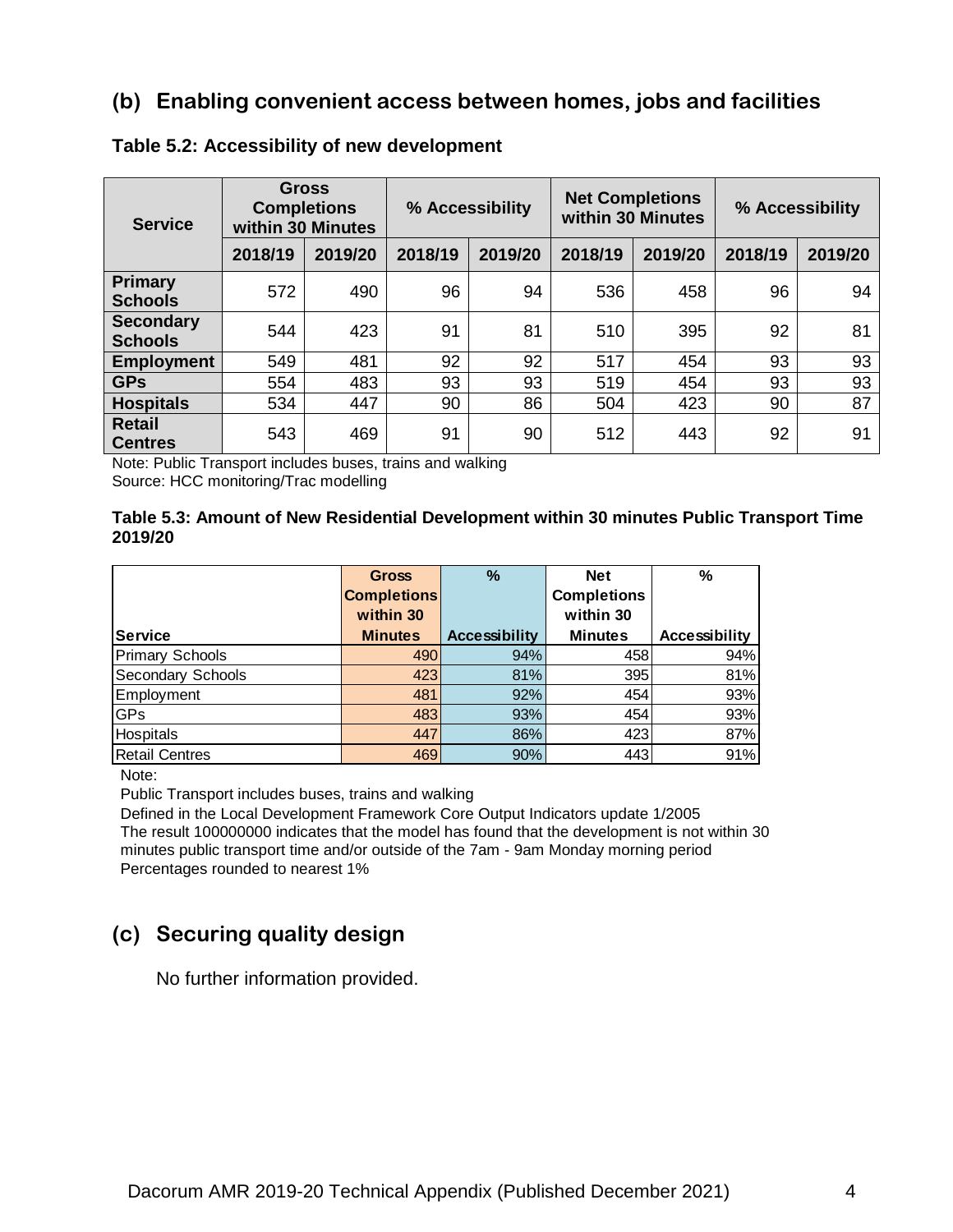## 6. Strengthening Economic Prosperity

## **(a) Creating jobs and full employment**

No further information provided.

## **(b) Providing for offices, industry, storage and distribution**

#### **Annual employment floorspace change 2015-2020**

Table 6.1 below shows annual floorspace change over the last five years. Between 2015 and 2020, office floorspace fell by 27,000 sqm, but industry, storage and distribution space increased by 48,000 sqm. Points particularly worth noting are as follows:

- Only 13,000 sqm of new office floorspace was completed over this period, a very low figure.
- There was a net loss of office floorspace every year except 2016-2017.
- A high amount of new industry, storage and distribution floorspace was completed (124,000 sqm), considerably more than the loss of existing B1(c)/B2/B8 floorspace (76,000 sqm).

|                                       |  | 2015-<br>2016            | 2016-<br>2017 | 2017-<br>2018 | 2018-<br>2019 | 2019-<br>2020 | <b>Total</b><br>2015-<br>2020 |
|---------------------------------------|--|--------------------------|---------------|---------------|---------------|---------------|-------------------------------|
| Floorspace gain                       |  |                          |               |               |               |               |                               |
| <b>Offices</b>                        |  | 1,192                    | 8,466         | 1,543         | 1,210         | 389           | 12,800                        |
| Industry, storage<br>and distribution |  | 21,672                   | 21,619        | 7,971         | 68,359        | 4,047         | 123,668                       |
| <b>B-class total</b>                  |  | 22,864                   | 30,085        | 9,514         | 69,569        | 4,436         | 136,468                       |
| <b>Floorspace loss</b>                |  |                          |               |               |               |               |                               |
| <b>Offices</b>                        |  | $\blacksquare$<br>11,998 | $-7,063$      | $-7,433$      | $-9,079$      | $-4,273$      | $= 39,846$                    |
| Industry, storage<br>and distribution |  | 18,117                   | 20,270        | $-8,678$      | $-8,592$      | $-20,291$     | $-75,948$                     |
| <b>B-class total</b>                  |  | 30,115                   | 27,333        | 16,111        | 17,671        | $-24,564$     | $-115,794$                    |
| <b>Floorspace net</b><br>change       |  |                          |               |               |               |               |                               |
| Offices                               |  | 10,806                   | 1,403         | $-5,890$      | $-7,869$      | $-3,884$      | $-27,046$                     |
| Industry, storage<br>and distribution |  | 3,555                    | 1,349         | $-707$        | 59,767        | $-16,244$     | 47,720                        |

#### **Table 6.1: Annual employment floorspace (sqm) change 2015-2020 by activity**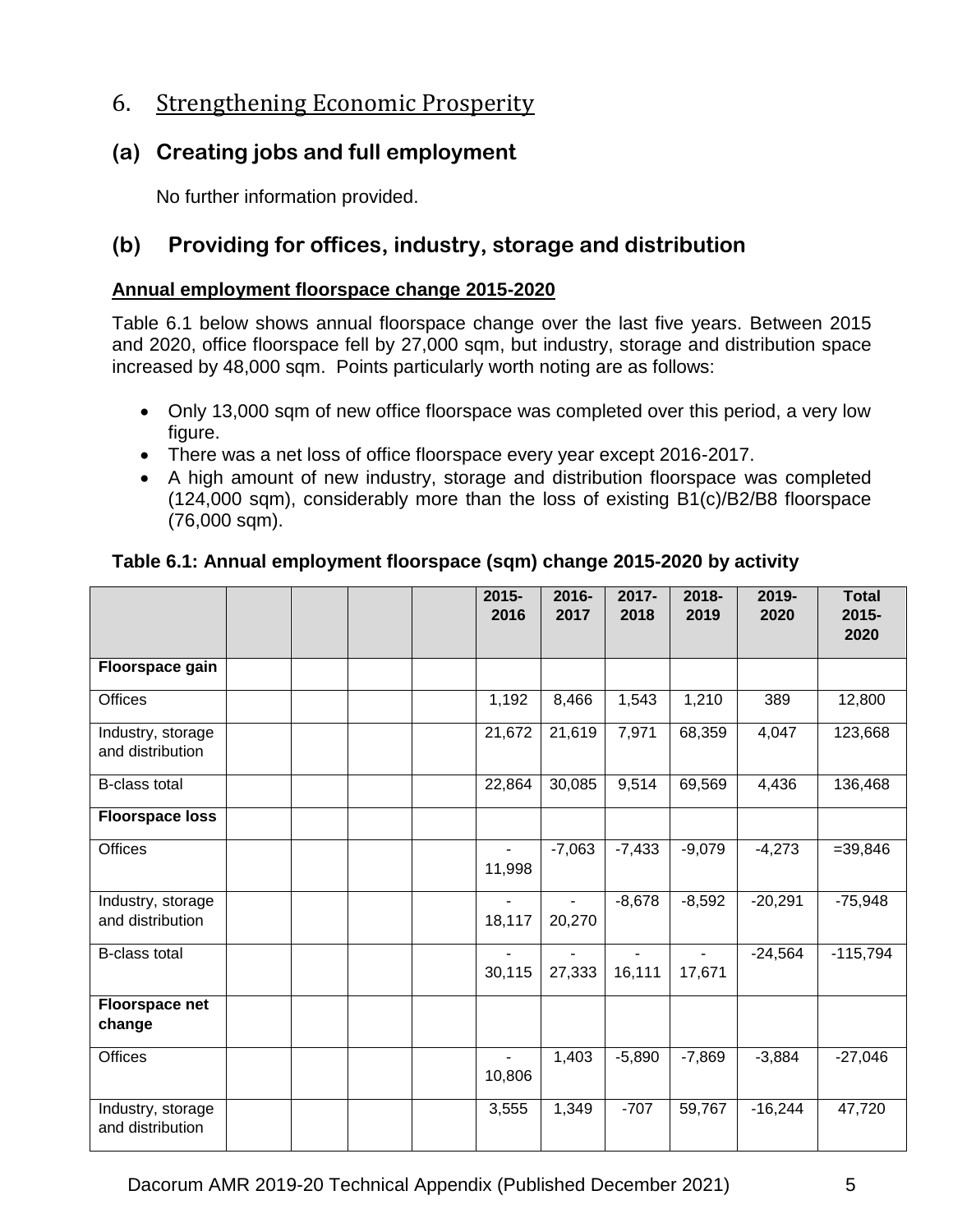| ∽<br>tota<br>B-class<br>້ |  |  | $\Omega$<br>…<br>__ | $7-2$<br>'52<br>-<br>$\sim$ $\sim$ | i.597<br>-n | .898<br>$-1$<br>∽ | 128<br>-20 | $\sim$ $-$<br>∩ר<br>. . |
|---------------------------|--|--|---------------------|------------------------------------|-------------|-------------------|------------|-------------------------|
|                           |  |  |                     |                                    |             |                   |            |                         |

## **Main sites where employment floorspace has changed 2011-2020**

The table below shows the sites where a loss or gain of over 2,500 sqm of B-class floorspace has been completed since 2011.

#### **Table 6.2: Main changes in employment floorspace (sqm) 2011-2020**

| <b>Location</b>                                                                      | <b>Settlement</b>                     |       | <b>Offices</b> |          | Industry, storage<br>and distribution | <b>Description</b>                                                                   |
|--------------------------------------------------------------------------------------|---------------------------------------|-------|----------------|----------|---------------------------------------|--------------------------------------------------------------------------------------|
|                                                                                      |                                       | Gain  | Loss           | Gain     | Loss                                  |                                                                                      |
| 2011-2012                                                                            |                                       |       |                |          |                                       |                                                                                      |
| Lord Alexander House,<br><b>Waterhouse Street</b>                                    | $HH2$ (town<br>centre)                |       | $-4,020$       |          |                                       | Change of use offices to<br>residential, community hall<br>and A2/D1; roof extension |
| Former Northgate site,<br>Boundary Way                                               | <b>HH</b><br>(Maylands <sup>3</sup> ) |       | $-17,500$      |          |                                       | Demolition of office buildings<br>damaged in Buncefield<br>explosion                 |
| Golden West Foods Ltd,<br>Boundary Way                                               | HH<br>(Maylands)                      |       |                |          | $-10,163$                             | Demolition of industrial<br>buildings damaged in<br>Buncefield explosion             |
| Land at Breakspear House,<br>Maylands Avenue                                         | HH<br>(Maylands)                      |       |                |          | $-5,175$                              | Demolition of warehouse                                                              |
| 2013-2014                                                                            |                                       |       |                |          |                                       |                                                                                      |
| Between Hemel One and<br>Pentagon Park (Plot B),<br><b>Boundary Way</b>              | <b>HH</b><br>(Maylands)               |       |                | 2,622    |                                       | Construction of data centre<br>unit                                                  |
| 2014-2015                                                                            |                                       |       |                |          |                                       |                                                                                      |
| Adj. Technologies House,<br>Wood Lane End (Henkel)                                   | <b>HH</b><br>(Maylands)               | 3,779 |                |          |                                       | Office HQ building                                                                   |
| <b>Former Royal Mail Sorting</b><br>Office, Paradise Industrial<br>Estate, Park Lane | HH (town<br>centre)                   |       |                | 7,011    |                                       | Self-storage building and<br>housing                                                 |
| 2015-2016                                                                            |                                       |       |                |          |                                       |                                                                                      |
| Former Express Dairy,<br>Riversend Road                                              | $\overline{HH}$                       |       |                | 9,703    |                                       | Self-storage building                                                                |
| Corner Hall (Brindley House,<br><b>Brunel Court and Clifton</b><br>Court (part))     | $\overline{H}$                        |       | $-3,244$       |          |                                       | Change of use offices to<br>residential (prior approval)                             |
| Swan Court, Waterhouse<br><b>Street</b>                                              | HH (town<br>centre)                   |       | $-3,111$       |          |                                       | Change of use offices to<br>residential (prior approval)                             |
| Drew House and The<br>Factory, Ebberns Road                                          | <b>HH</b>                             |       |                |          | $-2,900$                              | Redevelopment for residential<br>use                                                 |
| Former egg packing facility,<br>Lukes Lane                                           | Gubblecote                            |       |                |          | $-4,056$                              | Redevelopment for housing<br>and business units                                      |
| 2016-2017                                                                            |                                       |       |                |          |                                       |                                                                                      |
| Century House, 100 Maxted<br>Road                                                    | <b>HH</b><br>(Maylands)               | 1,570 | 41,355500      | 7,252050 | 4,850,850                             | Remodelling and extensions<br>(Smiths Detection)                                     |
| The Forum, Marlowes                                                                  | HH (town<br>centre)                   | 6,326 |                |          |                                       | Council offices, voluntary<br>services offices and library                           |

 $2$  HH = Hemel Hempstead

 $\overline{a}$ 

<sup>3</sup> Maylands = Maylands Business Park, Hemel Hempstead

Dacorum AMR 2019-20 Technical Appendix (Published December 2021) 6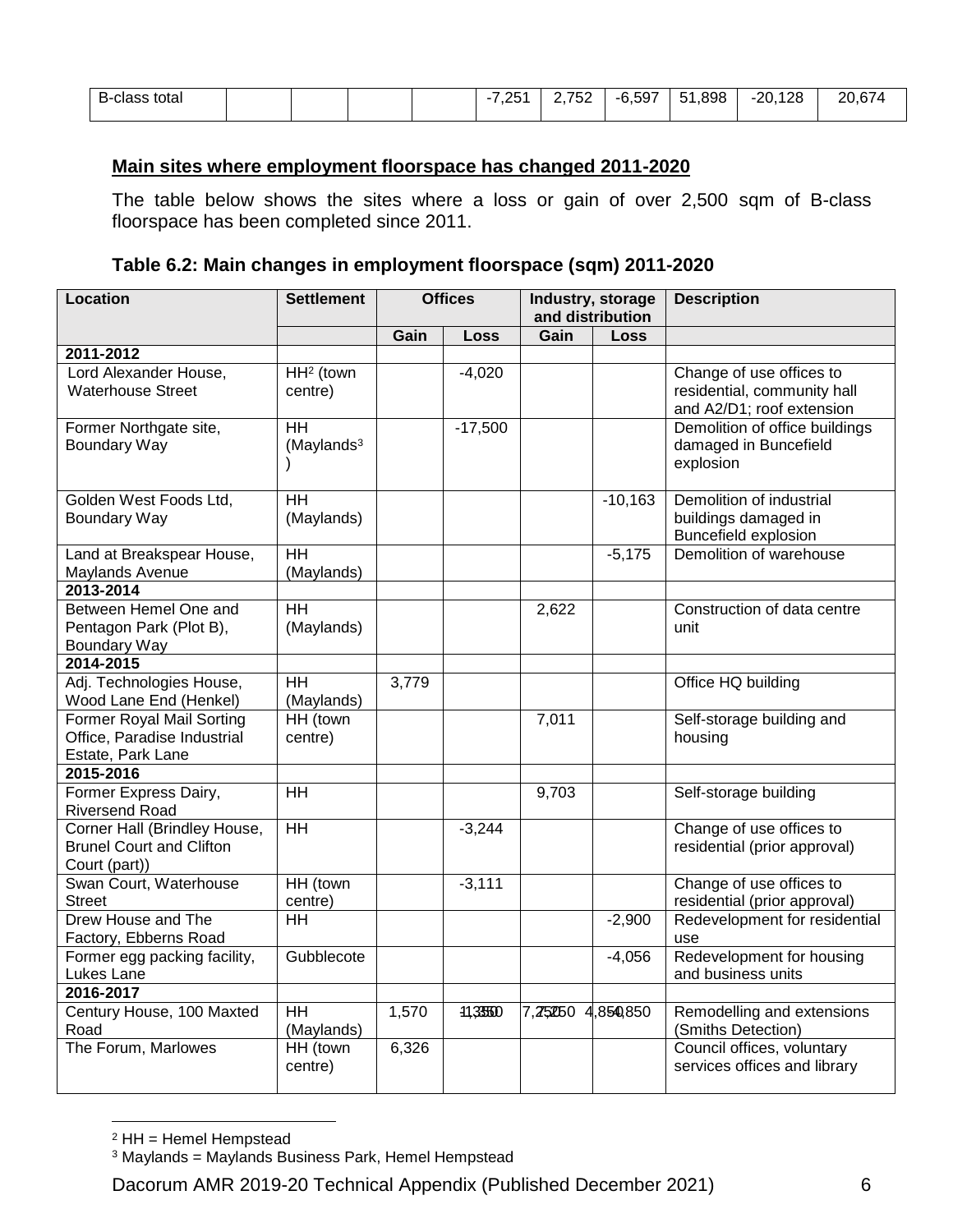| Maylands Point, Maylands<br>Avenue                            | HH<br>(Maylands)        |          | 5,761    |           | Two industrial units                                             |
|---------------------------------------------------------------|-------------------------|----------|----------|-----------|------------------------------------------------------------------|
| <b>Bourne End Mills Industrial</b><br>Estate, Bourne End Lane | Bourne End              |          | 6,407    | $-10,993$ | Redevelopment to provide<br>B1(c), B2 and B8 floorspace          |
| 2017-2018                                                     |                         |          |          |           |                                                                  |
| 47 Maylands Avenue                                            | HH<br>(Maylands)        |          | 6,375    |           | Storage and distribution<br>building (self-storage)              |
| Gas Works, London Road                                        | HH                      |          |          | $-6,876$  | Demolition of buildings                                          |
| 2018/19                                                       |                         |          |          |           |                                                                  |
| Bryanston Court, Selden Hill                                  | HH (town<br>centre)     | $-5,778$ |          |           | Change of use offices to<br>residential (prior approval)         |
| The Campus, Maylands<br>Avenue                                | HH<br>(Maylands)        |          | 23,358   |           | Data storage facility                                            |
| Prologis Site, Maylands<br>Gateway, Maylands Avenue           | HH<br>(Maylands)        |          | 40,847   |           | Flexible commercial<br>floorspace in use classes B1c<br>/B2 / B8 |
| 2019/20                                                       |                         |          |          |           |                                                                  |
| Spring Park, Maylands Avenue,<br>Hemel Hempstead              | HH.<br>(Maylands)       |          | 4,047    |           | Six industrial units                                             |
| Hamilton House, Marlowes,<br>Hemel Hempstead                  | HH (town<br>centre)     |          | $-3,340$ |           | Change of use offices to<br>residential (prior approval)         |
| Zoffany House, 74-78 Wood<br>Lane End, Hemel Hempstead        | <b>HH</b><br>(Maylands) |          | $-5,290$ |           | Demolition of buildings prior to<br>housing development          |
| Wood Lane House, 66 Wood<br>Lane End, Hemel Hempstead         | ΗH<br>(Maylands)        |          | $-6,780$ |           | Demolition of building prior to<br>housing development           |

Key points to note from Table 6.2 are as follows:

- Only two large new office buildings have been constructed, both for particular occupiers (Henkel on Maylands Business Park and Dacorum Borough Council (The Forum)).
- Three large new self-storage buildings have provided a total of 24,000 sqm of floorspace classified under 'industry, storage and distribution'. However, these buildings do not meet normal B8 needs.
- In 2011-2012, over 27,000 sqm of floorspace was lost on sites damaged by the 2005 Buncefield explosion. These sites have since been re-occupied.
- There have been some other significant losses of employment floorspace, partly through office to residential prior approval schemes (see below).
- The largest employment development scheme, the Prologis site in Maylands Gateway, has provided nearly 49,000 sqm of flexible B1/B2/B8 space.

#### **Office to residential prior approval schemes**

Since 2014, there has been a total loss of over 28,200 sqm of office floorspace through office to residential prior approval schemes: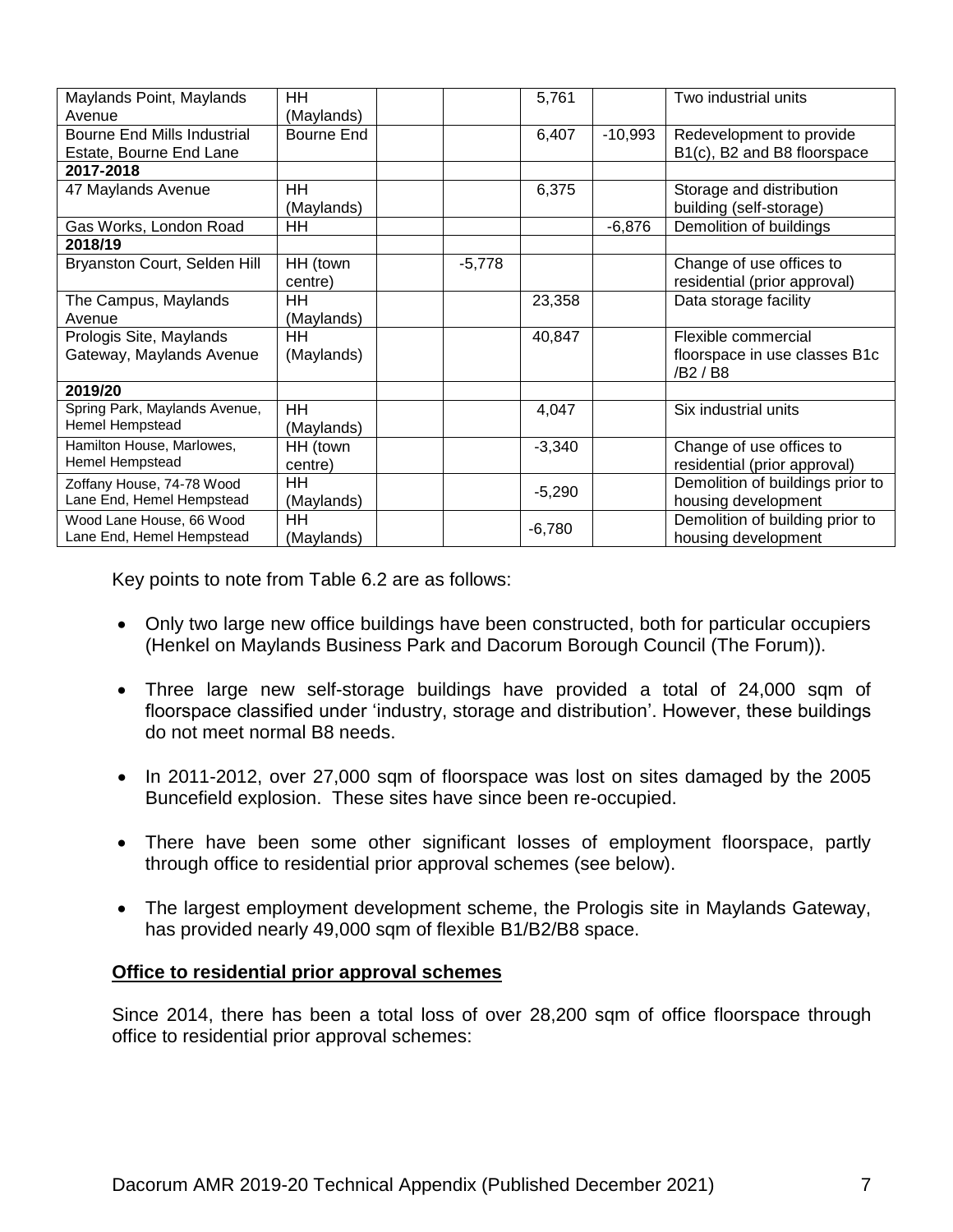#### **Table 6.3: Prior approval office to residential schemes, completions 2014-2020**

|         |         |         | Office floorspace lost (sqm) |         |         |                            |  |  |  |  |  |
|---------|---------|---------|------------------------------|---------|---------|----------------------------|--|--|--|--|--|
| 2014/15 | 2015/16 | 2016/17 | 2017/18                      | 2018/19 | 2019/20 | <b>Total 2014-</b><br>2020 |  |  |  |  |  |
| 290     | 9.293   | 5,705   | 2,048                        | 7,575   | 3,340   | 28,251                     |  |  |  |  |  |

Most of this loss (20,000 sqm) was in the town centres (mainly Hemel Hempstead) or General Employment Areas as shown in Table 6.4 below:

**Table 6.4: Prior approval office to residential schemes, location of completions 2014- 2020**

| <b>Location</b>                                | <b>Floorspace lost</b><br>(sqm) |
|------------------------------------------------|---------------------------------|
| Town centres (Berkhamsted, Hemel Hempstead and |                                 |
| Tring)                                         | 20,017                          |
| <b>General Employment Areas</b>                | 7,194                           |
| <b>Rest of Dacorum</b>                         | 1,040                           |
| <b>Total all schemes</b>                       | 28,251                          |
|                                                |                                 |
| Hemel Hempstead town centre                    | 18,748                          |
| <b>Maylands Business Park</b>                  | 1,902                           |

Permitted but not started prior approval schemes for change of use from offices to housing at 1 April 2020 involve the loss of 21,700 sqm of office floorspace (Table 6.5). These schemes account for 93% of the total permitted office floorspace loss.

Completed and permitted prior approval schemes (if implemented) will result in the loss of nearly 50,000 sqm of office floorspace. This is a major factor in Dacorum's employment land supply. Using Homes England's guidance on office employment densities (1 worker per 14.4 sqm gross external area), this represents enough space for around 3,500-4,000 office jobs.

97% of the completed and permitted losses from prior approval schemes are in the town centres or General Employment Areas. Indeed, 51% of the losses are in Hemel Hempstead town centre, causing a significant decline in the town centre's role as an office centre. More than half of the losses in the General Employment Areas are on Maylands Business Park.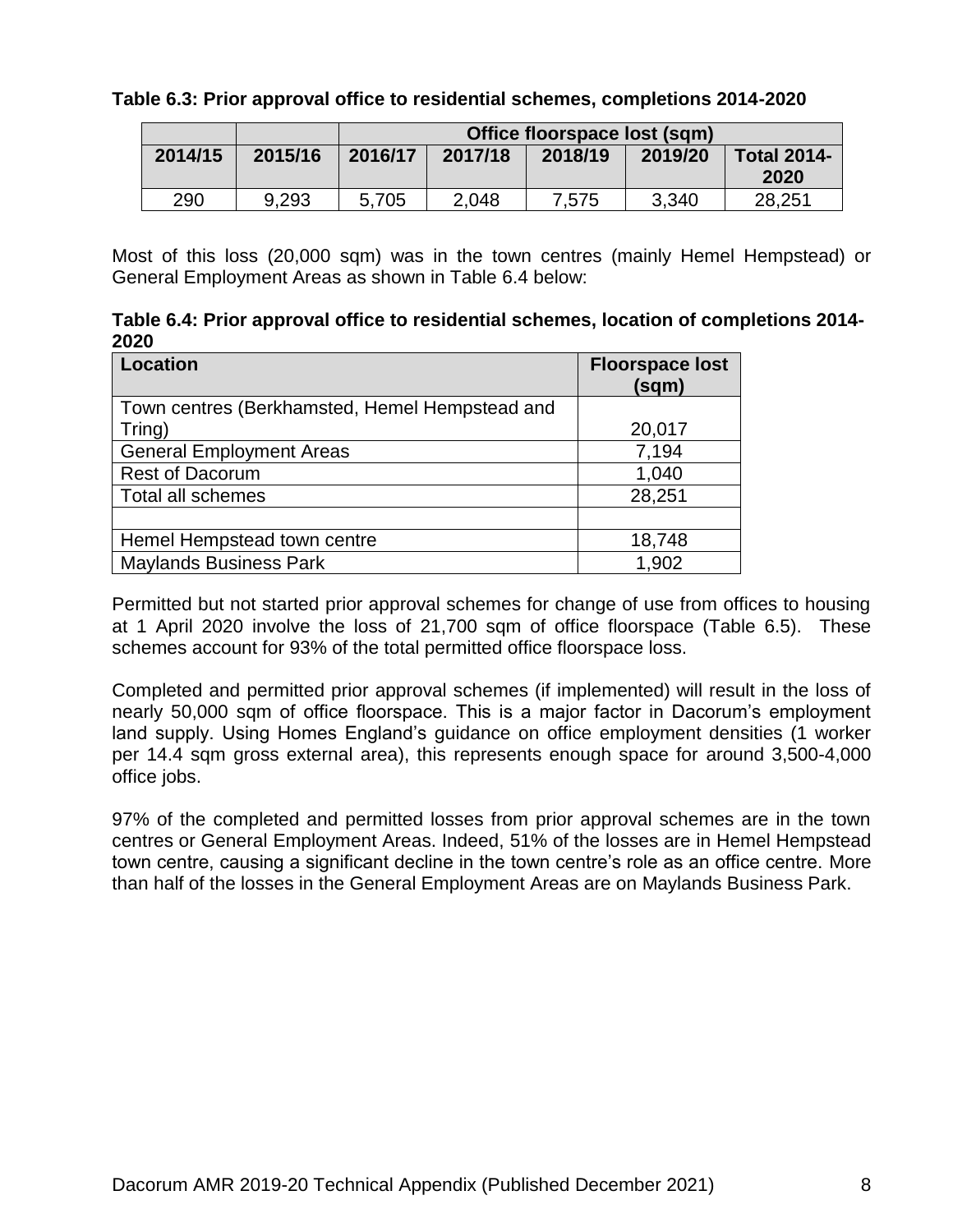**Table 6.5: Prior approval office to residential schemes completed and permitted (sqm)**

| Location                                                 | <b>Floorspace lost</b><br>2014-2020 | <b>Permitted</b><br>losses 01.04.20 | <b>Total</b> | $%$ of<br>total  |
|----------------------------------------------------------|-------------------------------------|-------------------------------------|--------------|------------------|
| Town centres (Berkhamsted,<br>Hemel Hempstead and Tring) | 20,017                              | 7,572                               | 27,589       | 55               |
| <b>General Employment Areas</b>                          | 7,194                               | 14,630                              | 21,824       | 44               |
| <b>Rest of Dacorum</b>                                   | 1,040                               | 267                                 | 1,307        | 3                |
| Total all schemes                                        | 28,251                              | 21,657                              | 49,908       | 100 <sup>4</sup> |
| Hemel Hempstead town<br>centre                           | 18,748                              | 6,743                               | 25,491       | 51               |
| Maylands Business Park                                   | 1,902                               | 9,601                               | 11,503       | 23               |

## **(c) Supporting retailing and commerce**

No further information provided.

## **(d) Economic Development Strategy**

No further information provided.

 $\overline{a}$ 

<sup>4</sup> Percentages add up to 102%, because one site (Park House, Park Lane, Hemel Hempstead) is both within a town centre and General Employment Area.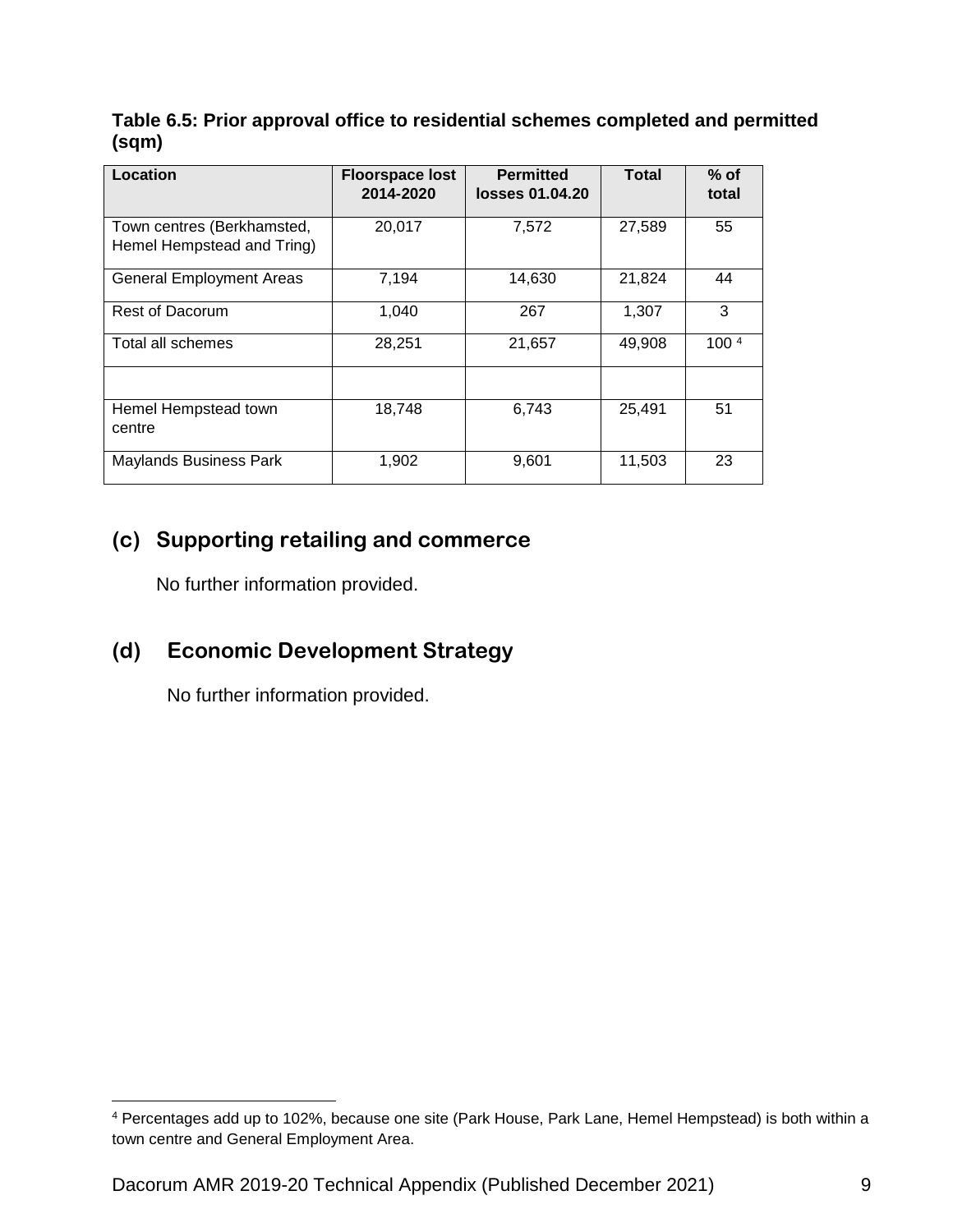# 7. Providing homes and community services

## **(a) Providing Homes**

#### **Table 7.1: Housing Completions compared to total required over the Plan period: 2006-2031**

| 25 Year Core Strategy Requirement 2006-2031                         | 10,750                 |       |
|---------------------------------------------------------------------|------------------------|-------|
|                                                                     | <b>Net Completions</b> |       |
| April 2006 - March 2007                                             | 400                    |       |
| April 2007 - March 2008                                             | 384                    |       |
| April 2008 - March 2009                                             | 418                    |       |
| April 2009 - March 2010                                             | 237                    |       |
| April 2011 - March 2011                                             | 603                    |       |
| April 2011 - March 2012                                             | 447                    |       |
| April 2012 - March 2013                                             | 290                    |       |
| April 2013 - March 2014                                             | 219                    |       |
| April 2014 - March 2015                                             | 379                    |       |
| April 2015 - March 2016                                             | 659                    |       |
| April 2016 - March 2017                                             | 723                    |       |
| April 2017 - March 2018                                             | 586                    |       |
| April 2018 - March 2019                                             | 493                    |       |
| April 2019 - March 2020                                             | 489                    |       |
| Total 14 year (net) completions                                     |                        | 6,327 |
| Remaining 11 year (net) completions 2020 - 2031 (10,750 -<br>6,327) | 4,423                  |       |
| Annualised remaining requirement (4,423/11)                         | 402                    |       |
| Actual Annual rate achieved (6,327/14)                              | 452                    |       |
| Five year rate achieved 2015-20 (2,950/5)                           | 590                    |       |

*Source: DBC Residential Land Position Statement No. 47 1 st April 2020*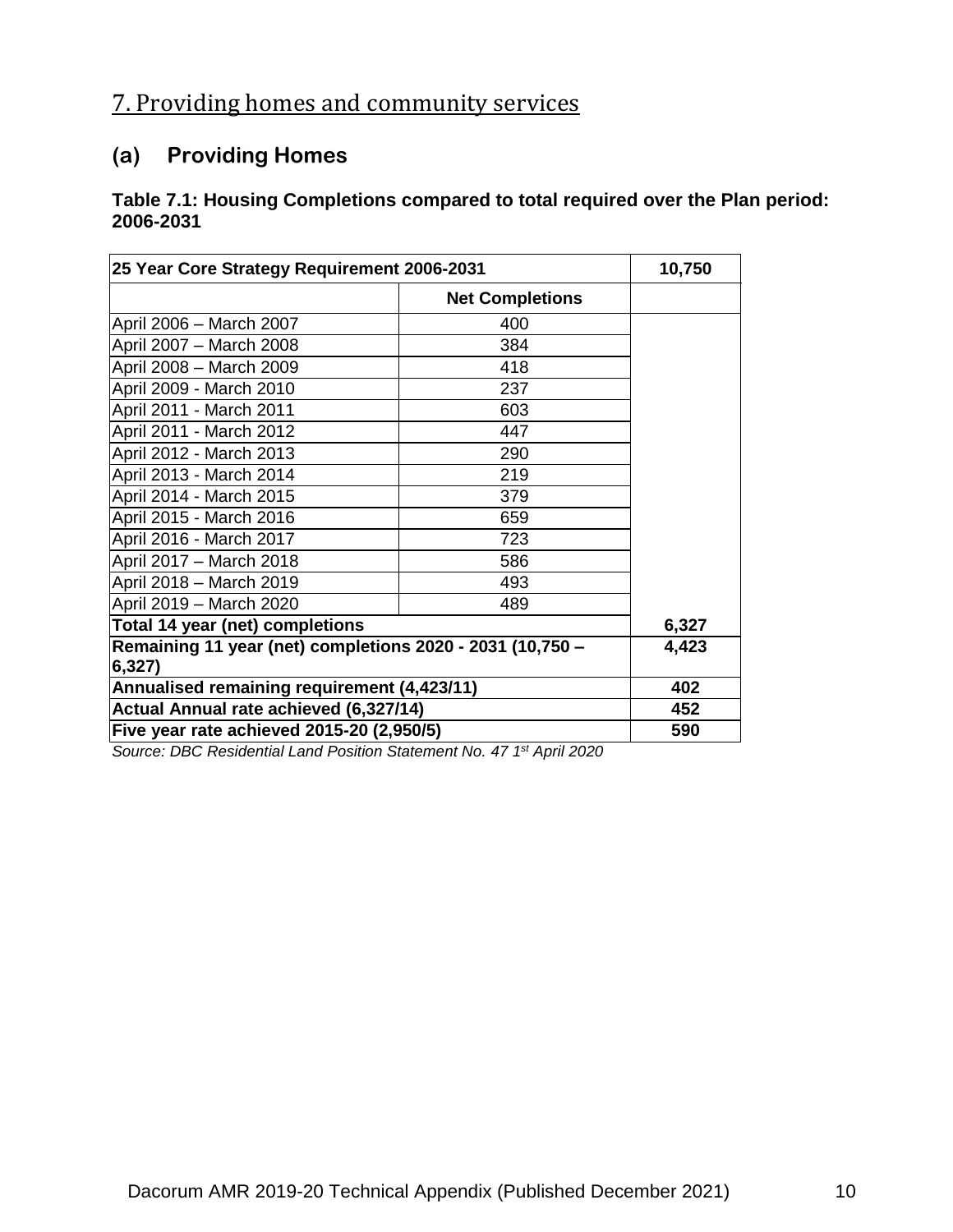#### **Table 7.2a: 5-year housing land supply calculations (1st April 2020 to 31st March 2025) - 5% Buffer**

| Requirement 2019/20                                                                                  | 1,025 |
|------------------------------------------------------------------------------------------------------|-------|
| Completions 2019/20                                                                                  | 489   |
| Shortfall over 2019/20 requirement (1,025-489)                                                       | 536   |
| 5 year requirement for $2020 - 2025$ :                                                               |       |
| Unadjusted housing target $(1,023 \times 5)$                                                         | 5,115 |
| Shortfall 2019/20                                                                                    | 536   |
| Plus 5% buffer brought forward from later in plan period and on shortfall (5% of<br>$(5, 115 + 536)$ | 283   |
| Total                                                                                                | 5,934 |
|                                                                                                      |       |
| Annual adjusted 5 year requirement (5,934/5)                                                         | 1,187 |
| Projected supply 2020/21 - 2024/25                                                                   | 3,823 |
| No. of years supply (3,823/1,187)                                                                    | 3.2   |

#### **Table 7.2b: 5-year housing land supply calculations (1st April 2020 to 31st March 2025) - 20% Buffer**

| Requirement 2019/20                                                                                    | 1,025 |
|--------------------------------------------------------------------------------------------------------|-------|
| Completions 2019/20                                                                                    | 489   |
| Shortfall over 2019/20 requirement (1,025-489)                                                         | 536   |
| 5 year requirement for $2020 - 2025$ :                                                                 |       |
| Unadjusted housing target $(1,023 \times 5)$                                                           | 5,115 |
| Shortfall 2019/20                                                                                      | 536   |
| Plus 20% buffer brought forward from later in plan period and on shortfall (20% of<br>$(5, 115 + 536)$ | 1,130 |
| Total                                                                                                  | 6,781 |
|                                                                                                        |       |
| Annual adjusted 5 year requirement (6,781/5)                                                           | 1,356 |
| Projected supply 2020/21 - 2024/25                                                                     | 3,823 |
| No. of years supply $(3,823/1,356)$                                                                    | 2.8   |

#### **Table 7.3: Proportion dwellings on previously developed land**

| <b>Period</b> | ∵.<br><b>Gross</b><br>completions on<br><b>PDL</b> | % of total | <b>Net completions</b><br>on PDL | % of total |
|---------------|----------------------------------------------------|------------|----------------------------------|------------|
| 2006/07       | 476                                                | 99         | 407                              | 99         |
| 2007/08       | 458                                                | 98         | 376                              | 98         |
| 2008/09       | 440                                                | 95         | 396                              | 95         |
| 2009/10       | 243                                                | 94         | 220                              | 93         |
| 2010/11       | 563                                                | 89         | 527                              | 87         |
| 2011/12       | 407                                                | 85         | 377                              | 84         |
| 2012/13       | 250                                                | 69         | 176                              | 61         |
| 2013/14       | 126                                                | 50         | 91                               | 42         |
| 2014/15       | 295                                                | 72         | 264                              | 70         |
| 2015/16       | 611                                                | 87         | 570                              | 86         |
| 2016/17       | 472                                                | 62         | 432                              | 60         |
| 2017/18       | 388                                                | 62         | 351                              | 60         |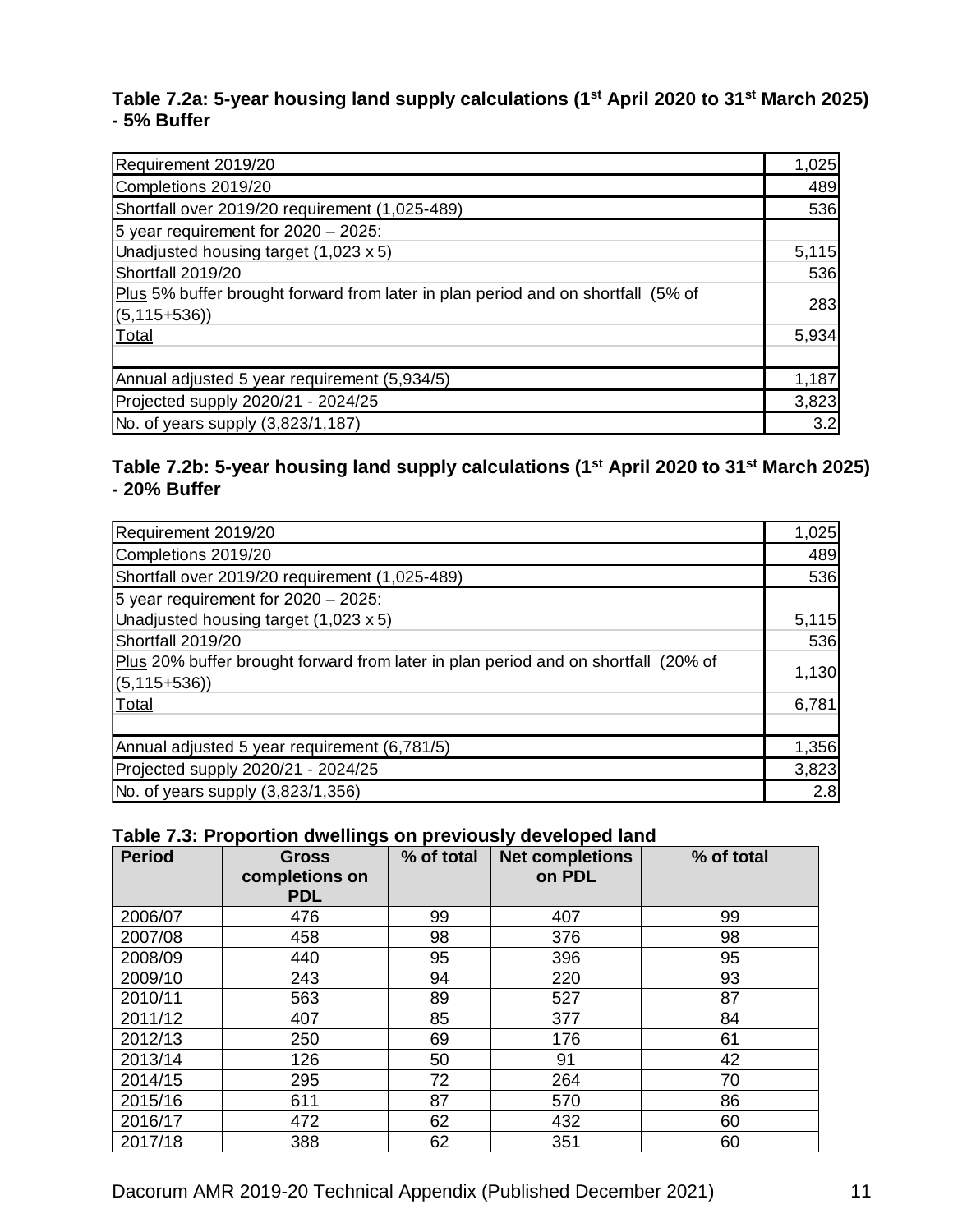| 2018/19      | 340   | 64  | 301   | 21  |
|--------------|-------|-----|-------|-----|
| 2019/20      | 435   | 83  | 403   | 82  |
| <b>Total</b> | 5,504 | 79% | 4,891 | 77% |

*Source: DBC Residential Land Position Statement No. 47 1 st April 2020 Note: Total gross completions 2006-20 = 6,958 dwellings*

#### **Table 7.4: Proportion of new build dwellings completions in the year by density and number of new dwellings per hectare**

| <b>Period 2009/10</b>                       | No. | %              |
|---------------------------------------------|-----|----------------|
| Less than 30 dph                            | 39  | 16.5           |
| Between 30-50 dph                           | 58  | 24.5           |
| Greater than 50 dwellings dph               | 140 | 59             |
| Total                                       | 236 | 100            |
| % of development at densities $\geq$ 30 dph |     | 83.5           |
| <b>Period 2010/11</b>                       | No. | %              |
| Less than 30 dph                            | 32  | 5              |
| Between 30-50 dph                           | 44  | $\overline{7}$ |
| Greater than 50 dwellings dph               | 560 | 88             |
| Total                                       | 636 | 100            |
| % of development at densities $\geq$ 30 dph |     | 95             |
| <b>Period 2011/12</b>                       | No. | %              |
| Less than 30 dph                            | 38  | 9              |
| Between 30-50 dph                           | 34  | 8              |
| Greater than 50 dwellings dph               | 351 | 83             |
| Total                                       | 423 | 100            |
| % of development at densities > 30 dph      | 91  |                |
| <b>Period 2012/13</b>                       | No. | %              |
| Less than 30 dph                            | 83  | 29             |
| Between 30-50 dph                           | 70  | 24             |
| Greater than 50 dwellings dph               | 134 | 47             |
| Total                                       | 287 | 100            |
| % of development at densities > 30 dph      |     | 71             |
| <b>Period 2013/14</b>                       | No. | %              |
| Less than 30 dph                            | 78  | 38             |
| Between 30-50 dph                           | 84  | 41             |
| Greater than 50 dwellings dph               | 42  | 21             |
| Total                                       | 204 | 100            |
| % of development at densities $\geq 30$ dph |     | 62             |
| <b>Period 2014/15</b>                       | No. | %              |
| Less than 30 dph                            | 88  | 24             |
| Between 30-50 dph                           | 94  | 26             |
| Greater than 50 dwellings dph               | 179 | 50             |
| Total                                       | 361 | 100            |
| % of development at densities > 30 dph      | 76  |                |
| <b>Period 2015/16</b>                       | No. | %              |
| Less than 30 dph                            | 123 | 22             |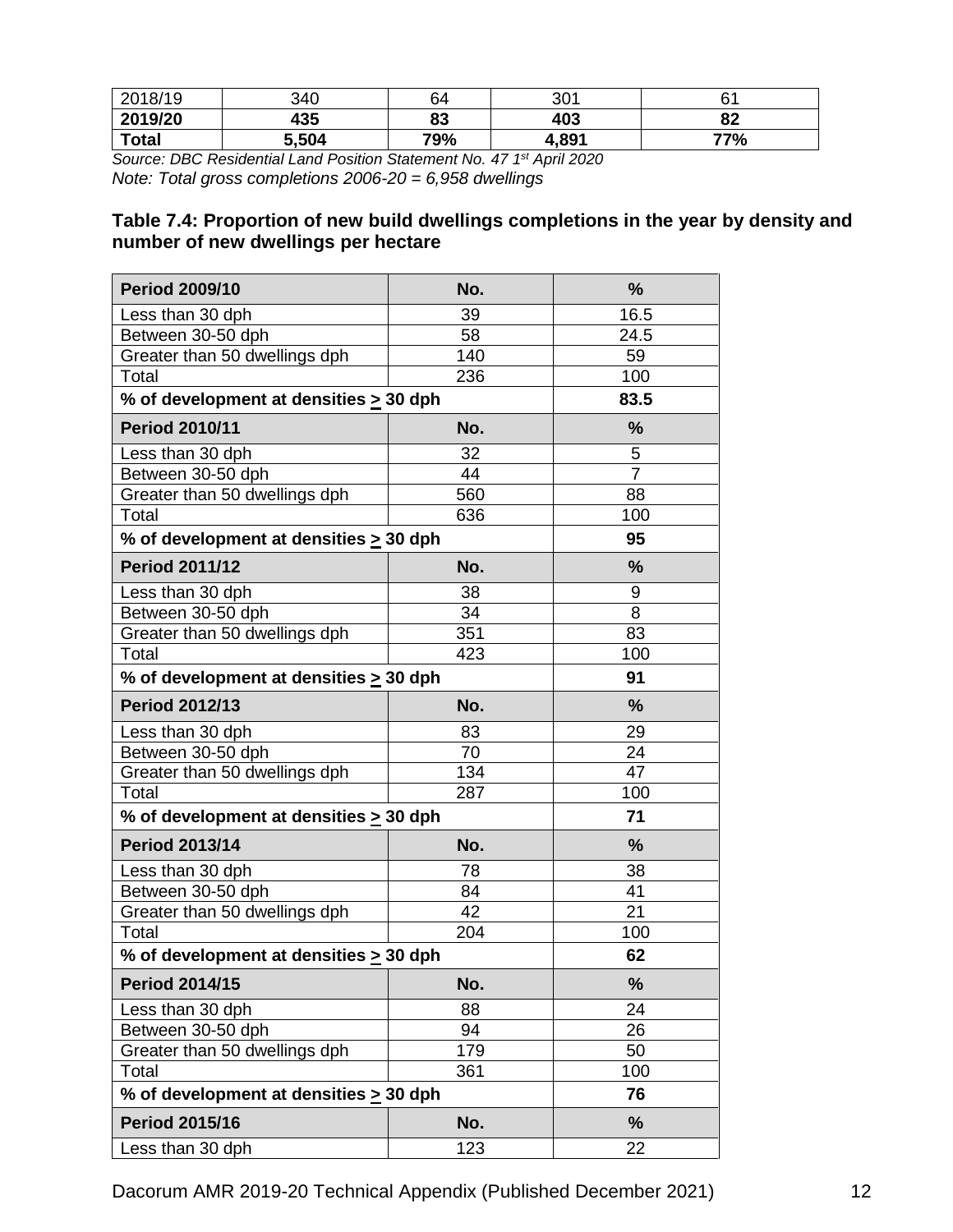| Between 30-50 dph                           | 62  | 11            |
|---------------------------------------------|-----|---------------|
| Greater than 50 dwellings dph               | 368 | 67            |
| Total                                       | 553 | 100           |
| % of development at densities > 30 dph      |     | 78            |
| <b>Period 2016/17</b>                       | No. | $\frac{9}{6}$ |
| Less than 30 dph                            | 124 | 19            |
| Between 30-50 dph                           | 202 | 30            |
| Greater than 50 dwellings dph               | 344 | 51            |
| Total                                       | 670 | 100           |
| % of development at densities > 30 dph      |     | 81            |
| <b>Period 2017/18</b>                       | No. | $\frac{9}{6}$ |
| Less than 30 dph                            | 145 | 27            |
| Between 30-50 dph                           | 166 | 31            |
| Greater than 50 dwellings dph               | 227 | 42            |
| Total                                       | 538 | 100           |
| % of development at densities > 30 dph      |     | 73            |
| <b>Period 2018/19</b>                       | No. | %             |
| Less than 30 dph                            | 114 | 27            |
| Between 30-50 dph                           | 119 | 28            |
| Greater than 50 dwellings dph               | 188 | 45            |
| Total                                       | 421 | 100           |
| % of development at densities > 30 dph      |     | 73            |
| <b>Period 2019/20</b>                       | No. | $\frac{9}{6}$ |
| Less than 30 dph                            | 165 | 42            |
| Between 30-50 dph                           | 31  | 8             |
| Greater than 50 dwellings dph               | 198 | 50            |
| Total                                       | 394 | 100           |
| % of development at densities $\geq$ 30 dph | 58  |               |

*Note: These figures exclude demolitions Source: DBC monitoring*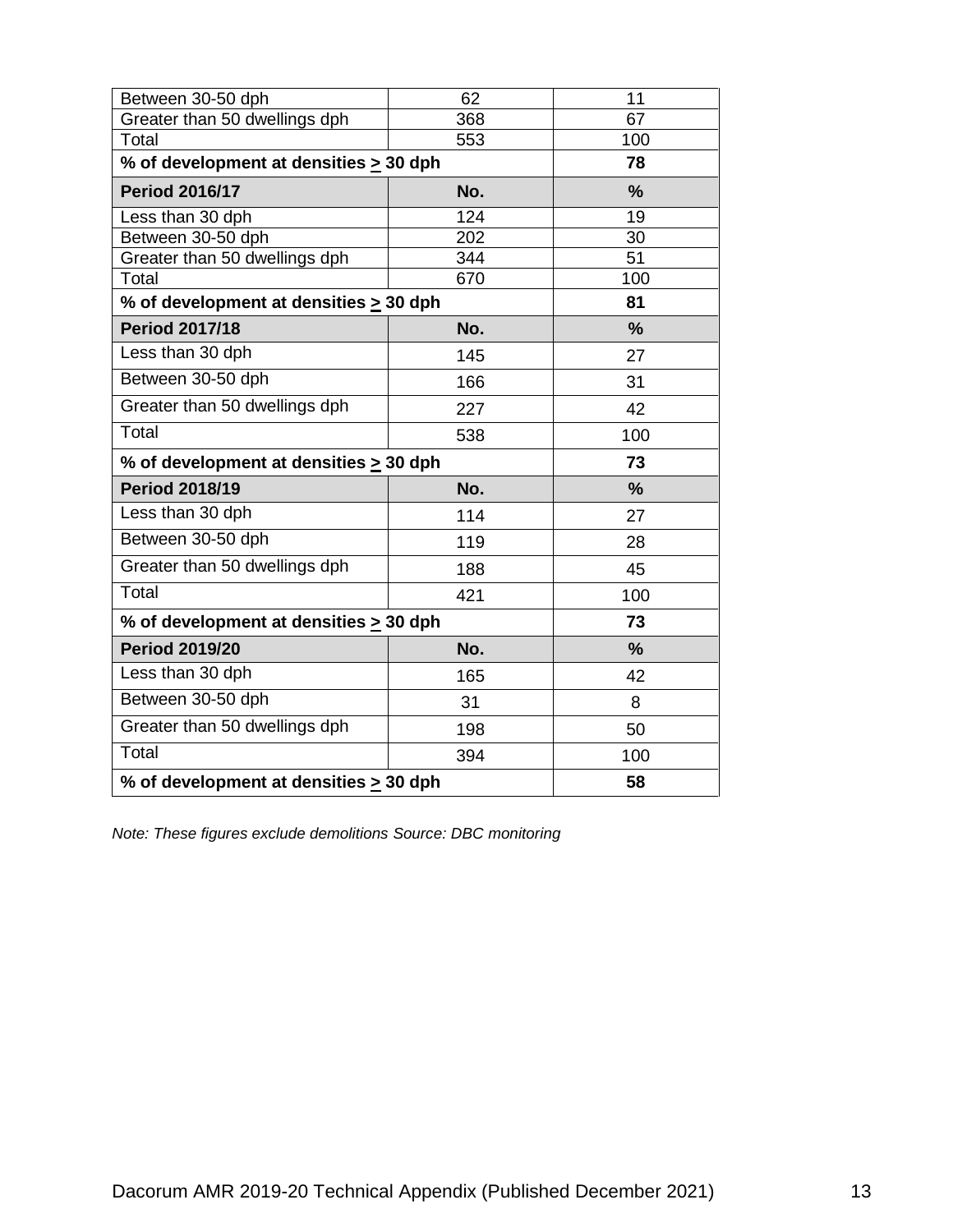| Year    | <b>Site Areas in total</b><br>(Ha) | <b>Number of dwellings</b><br>completed on the sites<br>(Gross) | <b>Density of Development</b><br>dwellings/ha |
|---------|------------------------------------|-----------------------------------------------------------------|-----------------------------------------------|
| 2006/07 | 10.71                              | 382                                                             | 36                                            |
| 2007/08 | 14.37                              | 400                                                             | 28                                            |
| 2008/09 | 9.19                               | 347                                                             | 38                                            |
| 2009/10 | 8.08                               | 227                                                             | 28                                            |
| 2010/11 | 12.35                              | 586                                                             | 47                                            |
| 2011/12 | 6.476                              | 389                                                             | 60                                            |
| 2012/13 | 9.51                               | 183                                                             | 19                                            |
| 2013/14 | 8.406                              | 141                                                             | 17                                            |
| 2014/15 | 11.19                              | 264                                                             | 24                                            |
| 2015/16 | 15.78                              | 447                                                             | 28                                            |
| 2016/17 | 14.6                               | 654                                                             | 45                                            |
| 2017/18 | 20.2                               | 419                                                             | 21                                            |
| 2018/19 | 8.913                              | 299                                                             | 34                                            |
| 2019/20 | 39.04                              | 670                                                             | 17                                            |
| 2006-20 | 188.815                            | 5408                                                            | 29                                            |

**Table 7.5: Average density of new build dwellings built on finally completed sites**

1 Sites recorded: this is a proportion of all completions in the year

2 This figure excludes the John Dickson site. If this site is included, the average density is 47dph *Source: DBC Monitoring Note: Average density- dwellings per hectare over all new build sites*

|  | Table 7.6: Completions (gross) by type of property 2006-2020 |  |  |  |
|--|--------------------------------------------------------------|--|--|--|
|  |                                                              |  |  |  |

|         | <b>Houses</b> | <b>Flats</b> | <b>Total</b> |
|---------|---------------|--------------|--------------|
| 2019/20 | 249           | 273          | 522          |
| 2018/19 | 266           | 266          | 532          |
| 2017/18 | 352           | 266          | 618          |
| 2016/17 | 311           | 453          | 764          |
| 2015/16 | 243           | 440          | 683          |
| 2014/15 | 212           | 199          | 411          |
| 2013/14 | 184           | 70           | 254          |
| 2012/13 | 190           | 174          | 364          |
| 2011/12 | 206           | 270          | 476          |
| 2010/11 | 92            | 544          | 636          |
| 2009/10 | 92            | 167          | 259          |
| 2008/09 | 177           | 282          | 459          |
| 2007/08 | 182           | 290          | 472          |
| 2006/07 | 174           | 306          | 480          |
|         | 2,930         | 4,000        | 6,930        |

Source: HCC Monitoring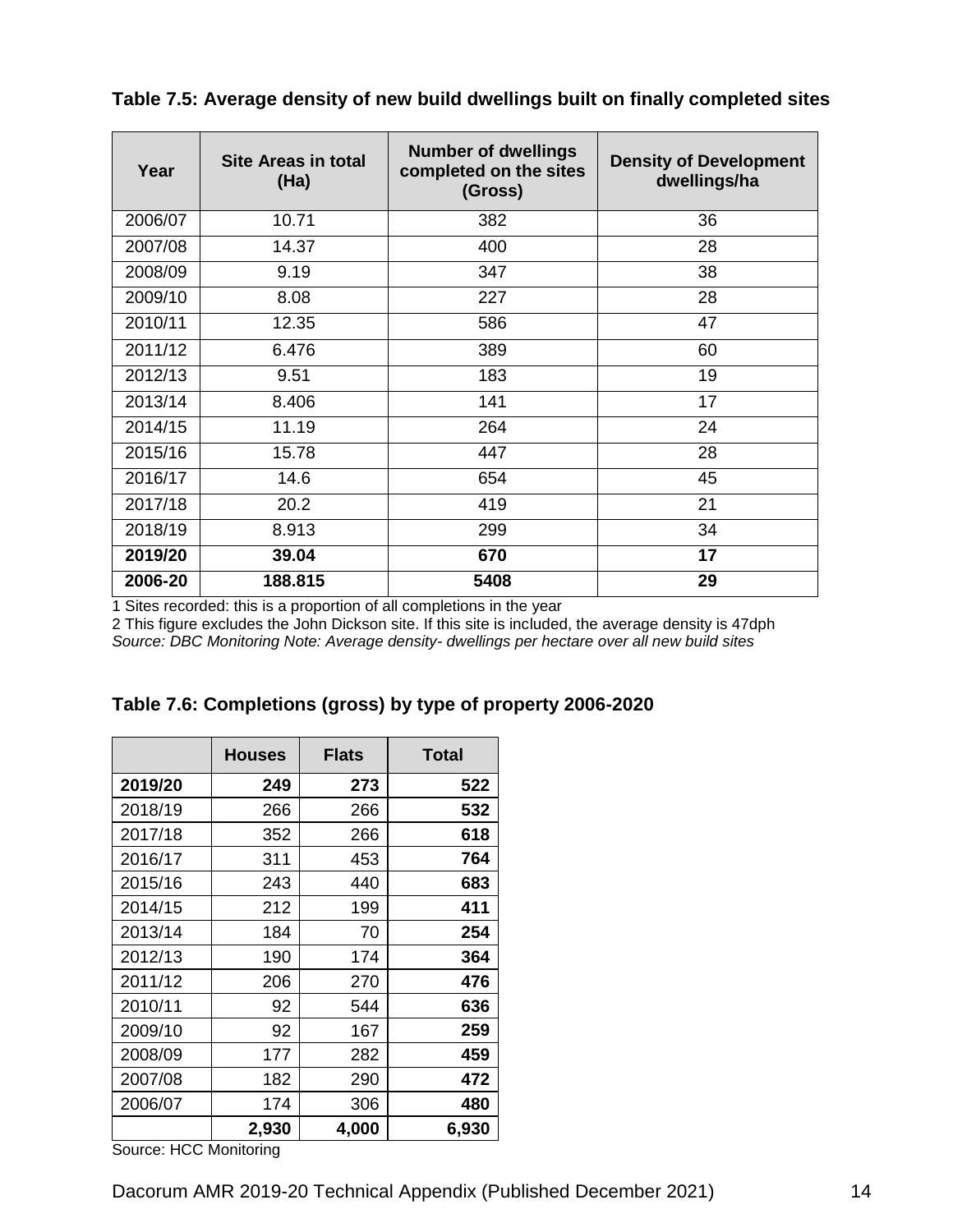|         | 1-bed | 2-bed | 3-bed | 4-bed | 5-bed | 6-bed<br>or<br>more | <b>Not</b><br>known | <b>Total</b> |
|---------|-------|-------|-------|-------|-------|---------------------|---------------------|--------------|
| 2019/20 | 123   | 179   | 108   | 40    | 19    | 3                   | 50                  | 522          |
| 2018/19 | 107   | 206   | 115   | 92    | 8     | $\overline{2}$      | $\overline{2}$      | 532          |
| 2017/18 | 144   | 184   | 160   | 86    | 38    | 5                   | 11                  | 628          |
| 2016/17 | 154   | 349   | 130   | 96    | 30    | 5                   | $\Omega$            | 764          |
| 2015/16 | 161   | 325   | 111   | 56    | 30    | 0                   | 17                  | 700          |
| 2014/15 | 93    | 144   | 75    | 70    | 26    | 3                   | 0                   | 411          |
| 2013/14 | 37    | 73    | 77    | 40    | 23    | 4                   | 0                   | 254          |
| 2012/13 | 90    | 141   | 78    | 31    | 22    | $\overline{2}$      | 0                   | 364          |
| 2011/12 | 141   | 162   | 97    | 66    | 4     | 5                   | 0                   | 475          |
| 2010/11 | 218   | 335   | 44    | 22    | 16    | 1                   | 0                   | 636          |
| 2009/10 | 66    | 114   | 21    | 40    | 14    | 4                   | 0                   | 259          |
| 2008/09 | 94    | 218   | 77    | 41    | 26    | 3                   | 0                   | 459          |
| 2007/08 | 94    | 252   | 71    | 28    | 23    | 4                   | 0                   | 472          |
| 2006/07 | 95    | 258   | 63    | 17    | 36    | 11                  | 0                   | 480          |
| Total   | 1,617 | 2,940 | 1,227 | 725   | 315   | 52                  | 80                  | 6,956        |

**Table 7.7: Completions (gross) by nos. of bedrooms 2006-2020**

Source: HCC Monitoring

| Table 7.8: Gross Affordable Housing Provision 2006 – 2020 relative to Total (net) |  |
|-----------------------------------------------------------------------------------|--|
| <b>Housing</b>                                                                    |  |

| <b>Period</b> | <b>Total</b><br><b>Housing</b> | <b>Affordable Housing Provision</b> |                   |  |
|---------------|--------------------------------|-------------------------------------|-------------------|--|
|               |                                | <b>Number</b>                       | <b>Proportion</b> |  |
| 2006/7        | 400                            | 137                                 | 34.3%             |  |
| 2007/8        | 384                            | 126                                 | 32.8%             |  |
| 2008/9        | 418                            | 148                                 | 35.4%             |  |
| 2009/10       | 237                            | 96                                  | 35.2%             |  |
| 2010/11       | 603                            | 60                                  | 10%               |  |
| 2011/12       | 447                            | 117                                 | 26.2%             |  |
| 2012/13       | 290                            | 92                                  | 31.7%             |  |
| 2013/14       | 219                            | 27                                  | 12.3%             |  |
| 2014/15       | 379                            | 128                                 | 33.8              |  |
| 2015/16       | 659                            | 203                                 | 30.8%             |  |
| 2016/17       | 723                            | 135                                 | 18.7%             |  |
| 2017/18       | 586                            | 232                                 | 39.6%             |  |
| 2018/19       | 493                            | 117                                 | 23.7%             |  |
| 2019/20       | 489                            | 162                                 | 33.1%             |  |
| Total         | 6,327                          | 1,780                               | 28.1%             |  |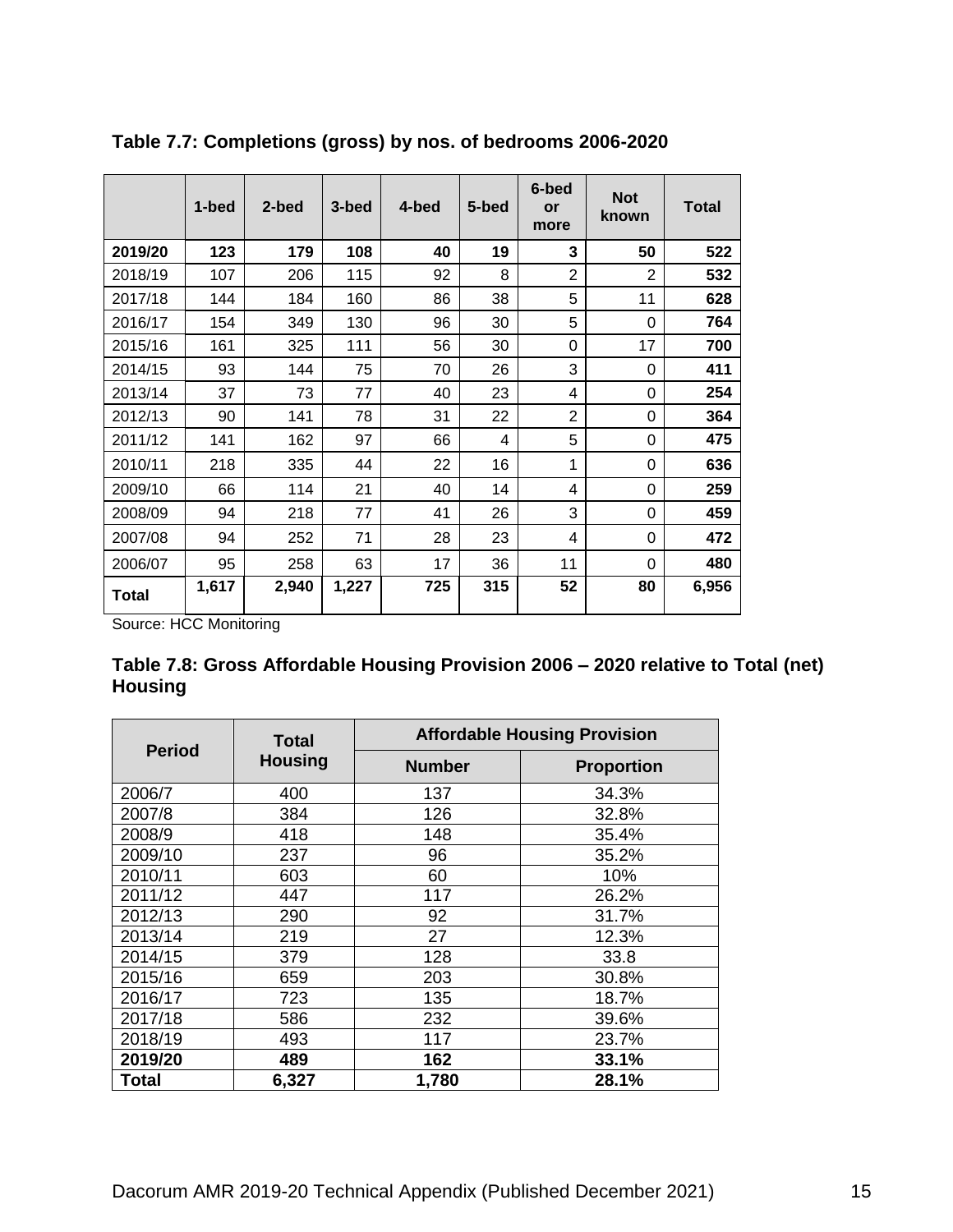| <b>Period</b>                                                | <b>Total</b><br><b>Housing</b> | <b>Affordable Housing Provision</b> |                   |  |
|--------------------------------------------------------------|--------------------------------|-------------------------------------|-------------------|--|
|                                                              |                                | <b>Number</b>                       | <b>Proportion</b> |  |
| <b>Annual rate</b><br>of provision<br>$2006/07 -$<br>2019/20 | 452                            | 127                                 | 28.1%             |  |

*Source: HCC/DBC Monitoring 2006/20*

#### **Table 7.9: Total supply of Affordable housing by type**

|                      | <b>Social</b><br><b>Rented</b> | <b>Shared</b><br>Ownership | <b>Affordable</b><br><b>Rented</b> | Intermediate<br><b>Rented</b> | <b>First</b><br>Buy/<br>Home<br><b>Buy</b> | <b>Total</b> |
|----------------------|--------------------------------|----------------------------|------------------------------------|-------------------------------|--------------------------------------------|--------------|
| 2006/07              | 59                             | 78                         |                                    | -                             |                                            | 137          |
| 2007/08              | 53                             | 73                         |                                    |                               | $\overline{\phantom{a}}$                   | 126          |
| 2008/09              | 92                             | 56                         |                                    | $\blacksquare$                | $\overline{\phantom{0}}$                   | 148          |
| 2009/10              | 35                             | 61                         | $\overline{\phantom{a}}$           | -                             | $\overline{\phantom{a}}$                   | 96           |
| 2010/11              | 53                             | $\overline{7}$             |                                    |                               |                                            | 60           |
| 2011/12              | 90                             | 5                          | 22                                 |                               | 32                                         | 149          |
| 2012/13              | 43                             | 24                         | 25                                 | $\blacksquare$                | 58                                         | 150          |
| 2013/14              | $\overline{7}$                 | 11                         | 9                                  | $\blacksquare$                | 96                                         | 123          |
| 2014/15              | $41*$                          | 20                         | 67                                 | ۳                             | 126                                        | 254          |
| 2015/16              | 126                            | 26                         | 51                                 | $\blacksquare$                | n/a                                        | 203          |
| 2016/17              | 104                            | 8                          | 23                                 | $\blacksquare$                | n/a                                        | 135          |
| 2017/18              | 98                             | 53                         | 81                                 | $\overline{\phantom{a}}$      | n/a                                        | 232          |
| 2018/19              | 93                             | 20                         | $\overline{4}$                     | $\blacksquare$                | n/a                                        | 117          |
| 2019/20              | 12                             | $\overline{2}$             | 108                                | 40                            | n/a                                        | 162          |
| <b>Total 2006-20</b> | 906                            | 444                        | 390                                | 40                            | 312                                        | 2,092        |

*Note: Intermediate homes include shared equity and key worker housing.* 

*\* Includes a contribution of 41 social rented units from a hostel development (The Elms) in Hemel Hempstead. Source: DBC monitoring*

## **(b) Meeting community needs**

No further information provided.

## 8. Looking after the Environment

## **(a) Enhancing the natural environment**

No further information provided.

### **(b) Conserving the natural environment**

No further information provided.